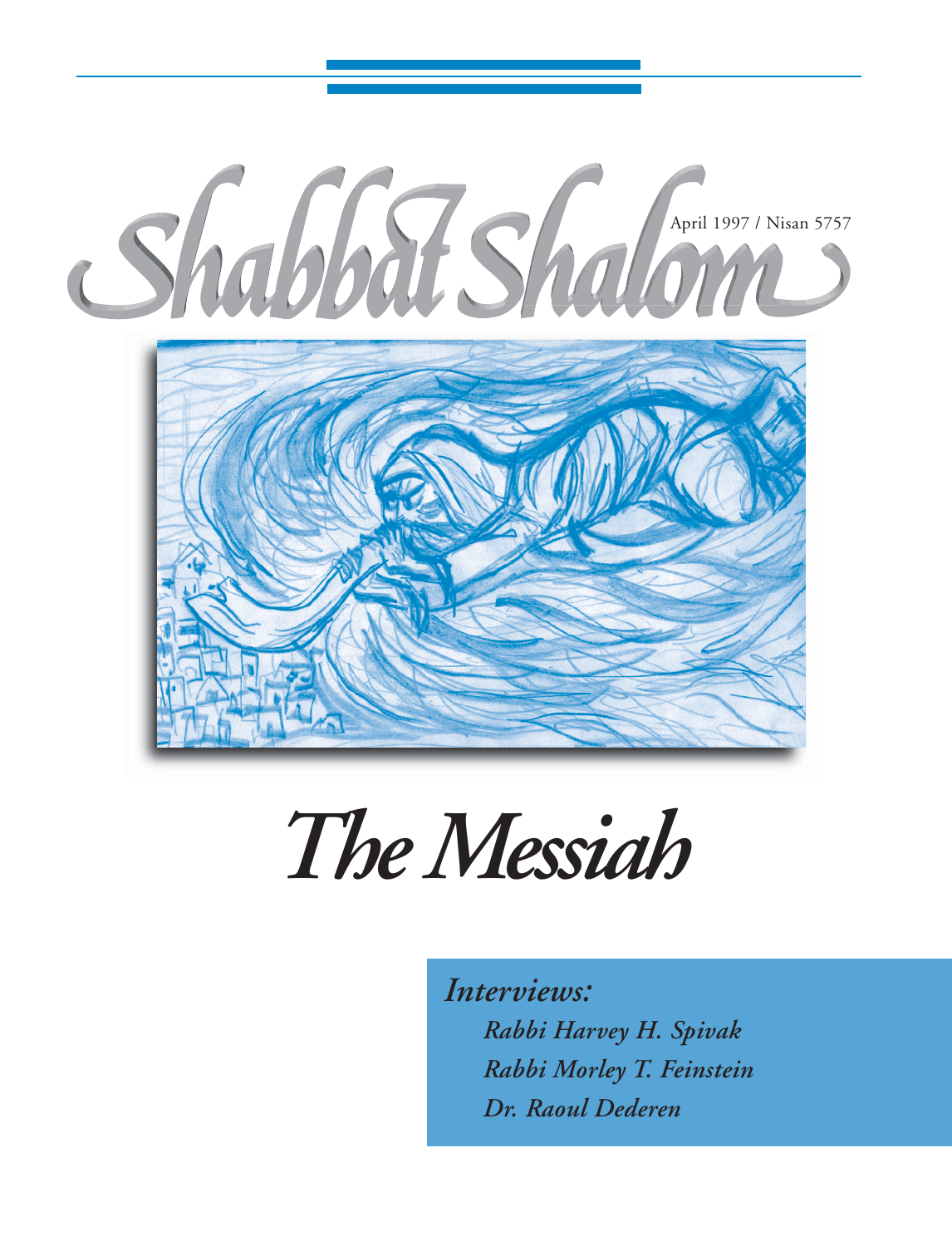*The purpose of this journal is "to promote a climate of respect, understanding and sharing between Jewish and Christian communities; not only for the exercise of love and appreciation of the other, but also for the discovery of truths and values which surpass the genius of both traditions."*

*This is the hope dreamed in the name of our journal, SHABBAT SHALOM: hope of reconciliation, hope of SHALOM, inspired and nurtured through a common reflection anchored in the experience of the SHABBAT.*

| Contents                                                                                                                                             |                                        | <b>Shabbat Shalom</b>                                                                                                                                                                                                                                                                                                                                                                                                                                                                                                                                                                                                          |
|------------------------------------------------------------------------------------------------------------------------------------------------------|----------------------------------------|--------------------------------------------------------------------------------------------------------------------------------------------------------------------------------------------------------------------------------------------------------------------------------------------------------------------------------------------------------------------------------------------------------------------------------------------------------------------------------------------------------------------------------------------------------------------------------------------------------------------------------|
| Editorial                                                                                                                                            | $\mathfrak{Z}$                         | A Journal of Jewish-Christian Reflection                                                                                                                                                                                                                                                                                                                                                                                                                                                                                                                                                                                       |
| <b>Interviews</b><br>Rabbi Harvey H. Spivak<br>Rabbi Morley T. Feinstein<br>Dr. Raoul Dederen                                                        | $\overline{4}$<br>$\mathfrak{g}$<br>13 | Editor<br>Jacques B. Doukhan<br>Layout & Design<br>Cesar A. Soto<br>Vice President for Marketing Douglas Sayles                                                                                                                                                                                                                                                                                                                                                                                                                                                                                                                |
| <b>Hebrew Scriptures</b><br>Jessus, A Jewish Messiah?<br>By Jacques B. Doukhan                                                                       | 17                                     | <b>Subscriber Services</b><br>Steve Hanson<br><b>Consulting Editors</b><br>Manuel Vasquez                                                                                                                                                                                                                                                                                                                                                                                                                                                                                                                                      |
| Roots<br>The Messiah in Late Judaism<br>By Robert M. Johnson                                                                                         | 22                                     | Clifford Goldstein                                                                                                                                                                                                                                                                                                                                                                                                                                                                                                                                                                                                             |
| The Corner of Beauty<br>A Dramatic Encounter<br>By A. Hadas                                                                                          | 25                                     | Amram Elofer<br><b>Editorial Secretary</b><br>Dorothy Show                                                                                                                                                                                                                                                                                                                                                                                                                                                                                                                                                                     |
| Viewpoint<br>The Coming of the Messiah and the<br>Temptation of Babel<br>By Benjamin Attal<br>The Event<br>Moderrn Messiahs<br>By Clifford Goldstein | 27<br>30                               | SHABBAT SHALOM is published three times per year by<br>the North American Division of the General Conference of Sev-<br>enth-day Adventists. Yearly subscriptions are \$6.00 in the U.S.A.,<br>\$8.00 overseas. Mail check or money order to: Subscriptions,<br>SHABBAT SHALOM, 55 West Oak Ridge Drive, Hagerstown,<br>MD 21740. Address editorial correspondence to: Editor,<br>SHABBAT SHALOM, Andrews University, Berrien Springs, MI<br>49104-1535. ©1996 SHABBAT SHALOM. All rights reserved.<br>If you have received SHABBAT SHALOM without subscrib-<br>ing, you will not be billed later. Someone, thinking you would |
| <b>Recent Books</b>                                                                                                                                  | 31                                     | like the magazine, has sent you a gift. Enjoy!<br>Vol. 44, No. 1                                                                                                                                                                                                                                                                                                                                                                                                                                                                                                                                                               |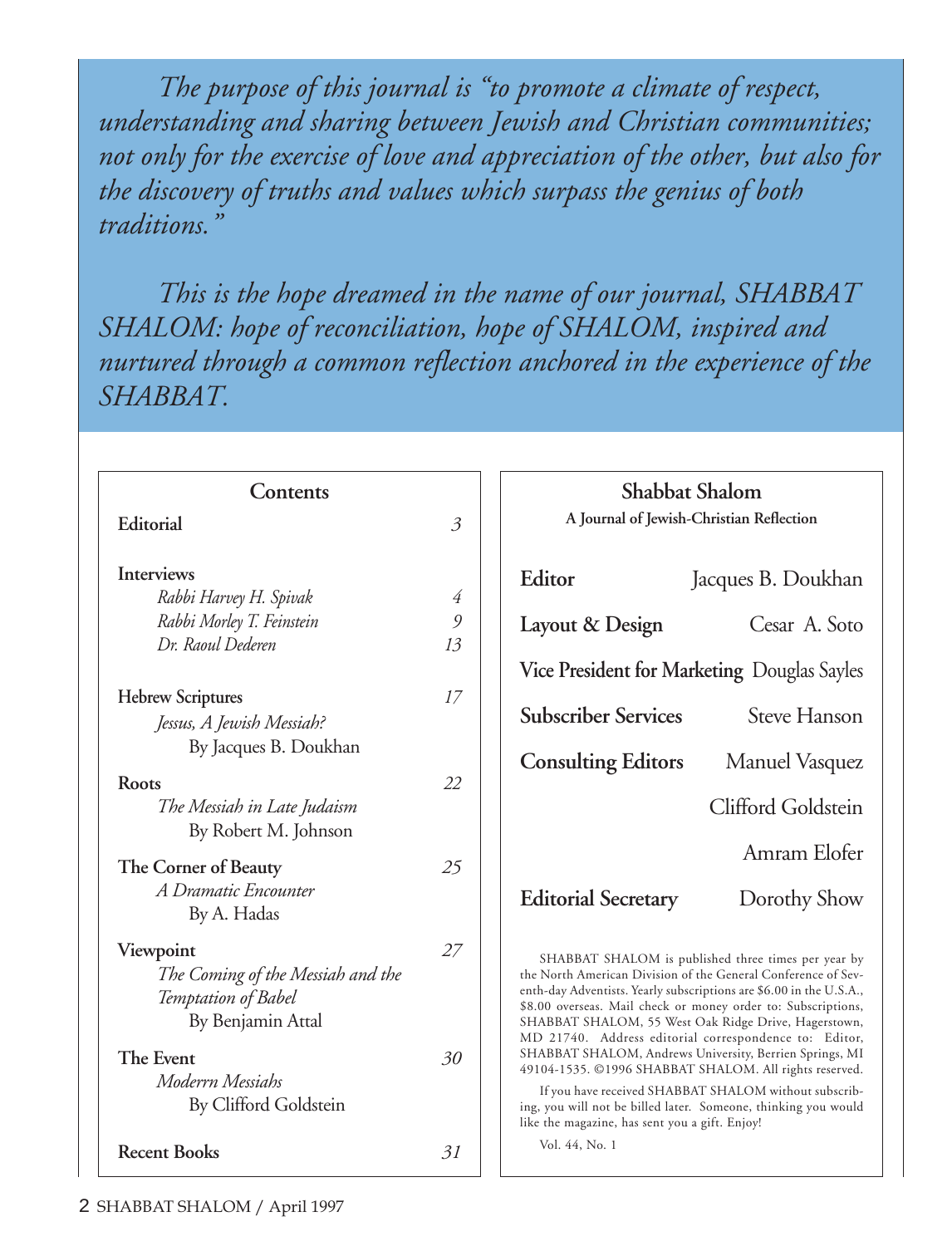# **Editorial** "Who is the Messiah?"



Jacques B. Doukhan, D.H.L., Th.D.

here is an anecdote about Martin Buber who was addressing an audience of Catholic priests: *x*  $\frac{1}{x}$   $\frac{1}{x}$   $\frac{1}{x}$   $\frac{1}{x}$   $\frac{1}{x}$   $\frac{1}{x}$   $\frac{1}{x}$   $\frac{1}{x}$   $\frac{1}{x}$   $\frac{1}{x}$   $\frac{1}{x}$   $\frac{1}{x}$   $\frac{1}{x}$   $\frac{1}{x}$   $\frac{1}{x}$   $\frac{1}{x}$   $\frac{1}{x}$   $\frac{1}{x}$   $\frac{1}{x}$   $\frac{1}{x}$   $\frac{1}{x}$   $\frac{1}{$ 

> He said something like this: "What is the difference between Jews and Christians? We all await the Messiah. You believe He has already come and gone, while we do not. I therefore propose that we await Him together. And when He appears, we can ask Him: were You here before?" Then he paused and added: "And I hope that at that moment I will be close

enough to whisper in his ear, 'For the love of heaven, don't answer.'"\*

"The Messiah will come." The song resonates throughout Israel and echoes Mamonides' creed: "*yavo hamashiah*." "He will come" claims the New Testament, and Christians follow its lead when they call for it by saying "*Maranatha*." All declare the same hope; yet they are divided on the Messiah's identity. For the Jews, it remains mystery. Is it King David? Is he a suffering leper like Joseph, or maybe a prophet like Elijah? Could he be Israel the nation, or more simply an era? For Christians, it is a settled matter: he is Jesus of Nazareth who died on a cross in 31 C.E. and was risen from the dead three days later. So the question remains at the core of the unfolding Judeo-Christian drama: if the Messiah is one and only, then who is he?

Arguments rage on because we still have not understood that what matters is not whether we have recognized him but whether he will recognize us.

<sup>\*</sup>Elie Wiesel, *All Rivers Run to the Sea* (New York: Alfred A. Knopf, 1996), pp. 354-355.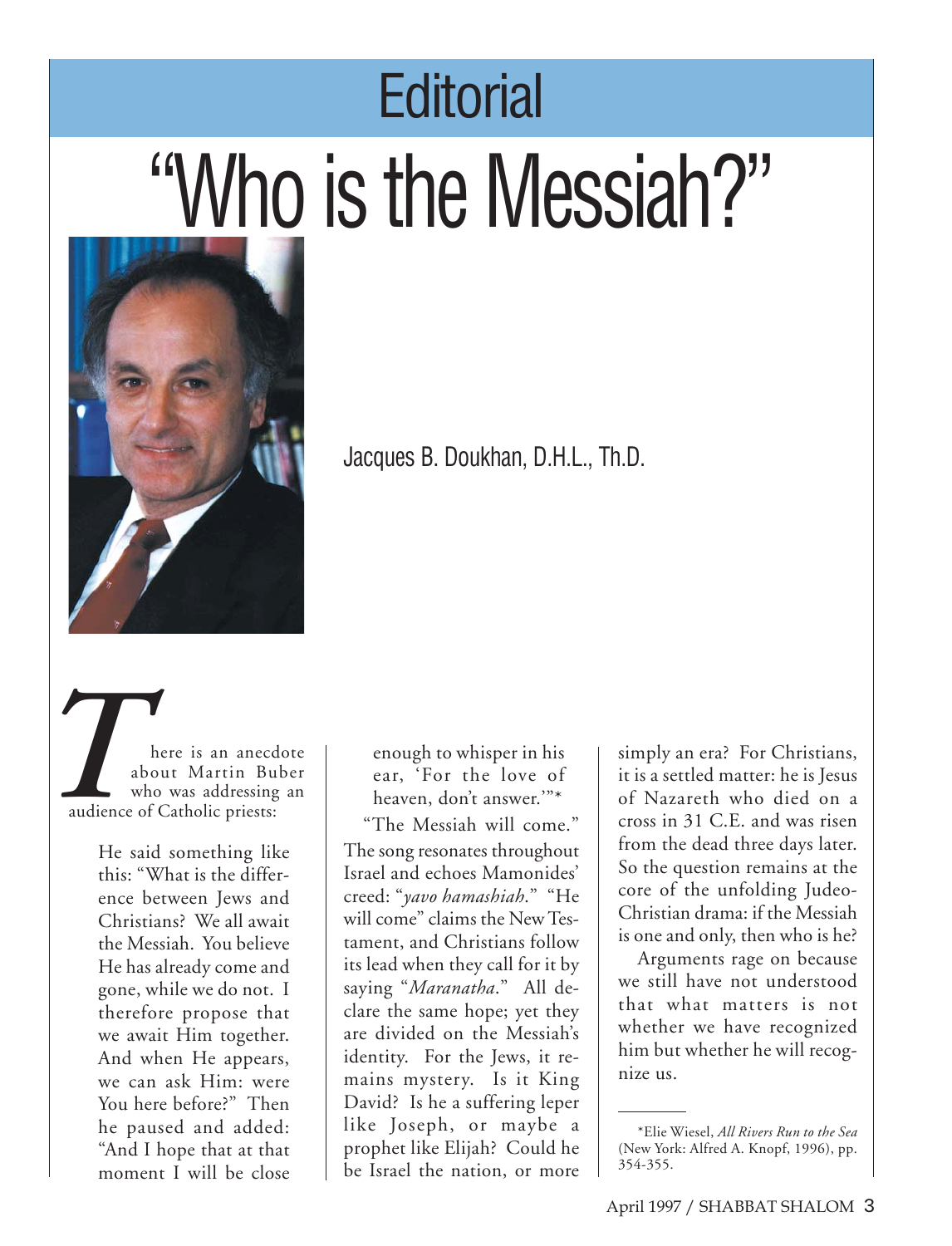## **Interview**

# Rabbi Harvey H. Spivak



*The difference between the Jewish and the Christian expectations of the Messiah.*

*habbat Shalom\****: In many religions, a very important topic is the expectation of the Messiah or Savior. How does Judaism differ in this aspect? S**<br>*is the experience* 

> **Spivak**: It is important for Judaism, also. It has been important for many centuries and it continues to be an important topic. The longing for a Messiah and the longing for the period of time that this

figure represents goes back all the way to biblical times and has been important in the generations after that also. It is still important; it is part of our prayers. In every service there are prayers which contain an explicit wish for the Messiah to come, in which God is petitioned to bring the Messiah as He sees fit to do so.

*Shabbat Shalom***: Why do we need a Messiah? Couldn't God**

*Rabbi Harvey H. Spivak works as a full-time rabbi at the Congregation of Moses, Kalamazoo, Michigan. Graduated from The Jewish Theological Seminary of America, and from Cornell University (with a science degree), Rabbi Spivak has also been the recipient of various awards and prizes such as the Dr. Michael Higger Prize in Talmud (1978) and the Lamport Homiletics Prize for best sermon by a senior in the Rabbinical School (1983).*

**have accomplished this by Himself without the need of a Messiah?**

**Spivak**: God could have accomplished this without the need of a Messiah. In the Jewish point of view, it is not the Messiah who brings the era of peace at the end of time. It is God, the Creator, who does so. In the Jewish view, the Messiah is the messenger of God, something like a prophet, who has a message from God about this time and who will do the necessary actions. But the transformation of history to an era of peace will be God's action. So it is not the Messiah who brings the end of days, but it is God who does so.

*Shabbat Shalom***: Is there a**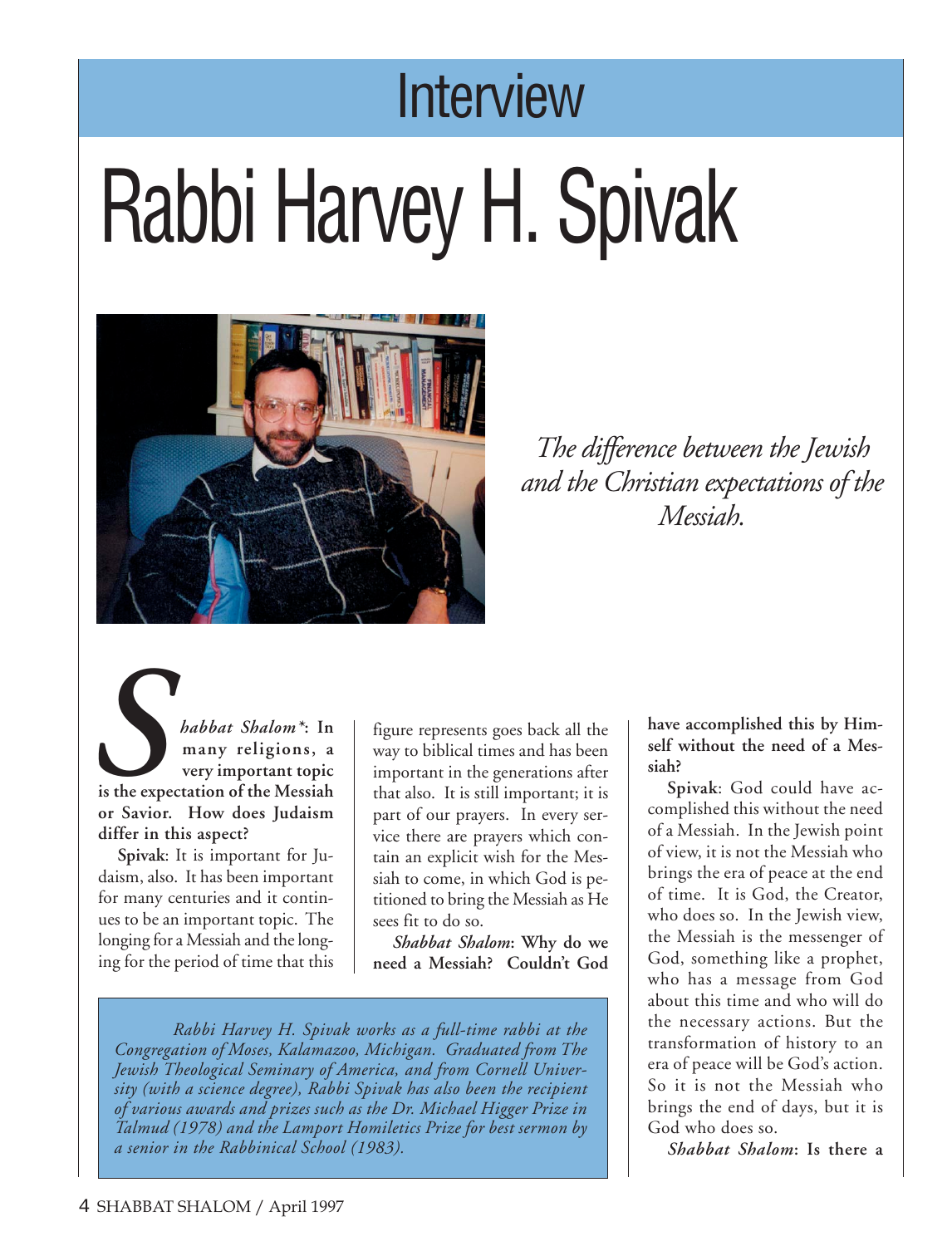**difference between the Jewish Messiah, as described in Old Testament scriptures, the** *Tanakh***, and the Messiah described in the New Testament scriptures?**

**Spivak**: There is a difference and it is an important difference. It is one of the most important differences between Judaism's and Christianity's concept of Messiah. For Jews, the Messiah is a human being and not a God, not a divinity. That would be completely contrary to traditional Jewish beliefs. The biblical prophets spoke about a Messiah and talked about the Messiah as a human being.

The word "Messiah" in Hebrew means "anointed." An anointing with oil is an ancient ceremony for coronation of a king, so, essentially, the title "Messiah" is "king," a national leader. That's how the prophets imagined the Messiah. They believed the Messiah would be a descendant of King David. They believed the Messiah would accomplish an independence for the Jews in the land of Israel, and sovereignty in that land. They believed that, at that time, Jews from all over the world would come to this liberated land and would worship God together, and people of all nations would worship God and live together peacefully. That's the image of the time of the Messiah.

So, it's not only a description of the Messiah, it's also a kind of acid test. So, for a Jew, if you say, "Has the Messiah come?" a Jew would say, "Well, has the description of the messianic time been fulfilled?" The answer, obviously, is "no," therefore, the Messiah has not come.

Both before the time that Jesus lived and after the time that Jesus

lived, Jews—this is of course postbiblical time—still held to this idea, basically. The idea of a Messiah as someone who might come any year, any day, was very much alive during the time that

*In the Jewish point of view, it is not the Messiah who brings the era of peace at the end of time. It is God, the Creator, who does so.*

Jesus lived. The Jews imagined the Messiah as someone who would be a national hero, even a military figure. It's no insult to the figure of Messiah to call him a military figure. Indeed, a century after Jesus lived, there was an important revolt of the Jews against the Roman authorities led by a man named Bar Kokhba. Bar Kokhba was not a rabbi. He was not a particularly religious or spiritual figure, although he was a friend to rabbis, notably Rabbi

*The person you would least expect to be the Messiah will turn out to be this great prophet and messenger from God.*

Rabbi Akiva believed that Bar Kokhba was the Messiah. That didn't mean that Rabbi Akiva thought that Bar Kokhba was a holy man in the sense that we would use that term, but Bar Kokhba was the one who would free the Jews from the Roman authority, liberate the land of Israel for Jewish sovereignty and initiate this time of peace, which is the time of the Messiah. Rabbi Akiva followed Bar Kokhba in the revolt against the Roman authority. The revolt was crushed. Bar Kokhba was killed and Rabbi Akiva said, in essence, "It looks like I made a mistake." Quite an admission for such a distinguished figure, but through the logic of his own beliefs, he had to say that. He had to say that Bar Kokhba is not the Messiah, because he didn't do what the Messiah is supposed to do, and this was obviously not that period of history. So we had to continue to wait.

There have been other messiahs, false messiahs in Jewish history, some of whom caused tremendous stir among Jews around the world, or at the very least locally and in some cases internationally. But in every case, of course, it became clear that this person was not the Messiah, and the Jews had to adjust to that fact. That phenomenon has continued as recently as this day. You may be familiar with the Lubavitcher Rabbi, the late Lubavitcher Rabbi in Brooklyn, whose followers believed he was the Messiah. He lived to be an old man and they were continually waiting for him to reveal himself in his full identity as the Messiah. He died, and they had to adjust. It was quite a radical adjustment. It was so difficult that some of them still have not made it and still believe that, even after death, the Lubavitcher Rabbi will find some

Akiva, who was one of the greatest rabbis at that time, one of the greatest rabbis in history.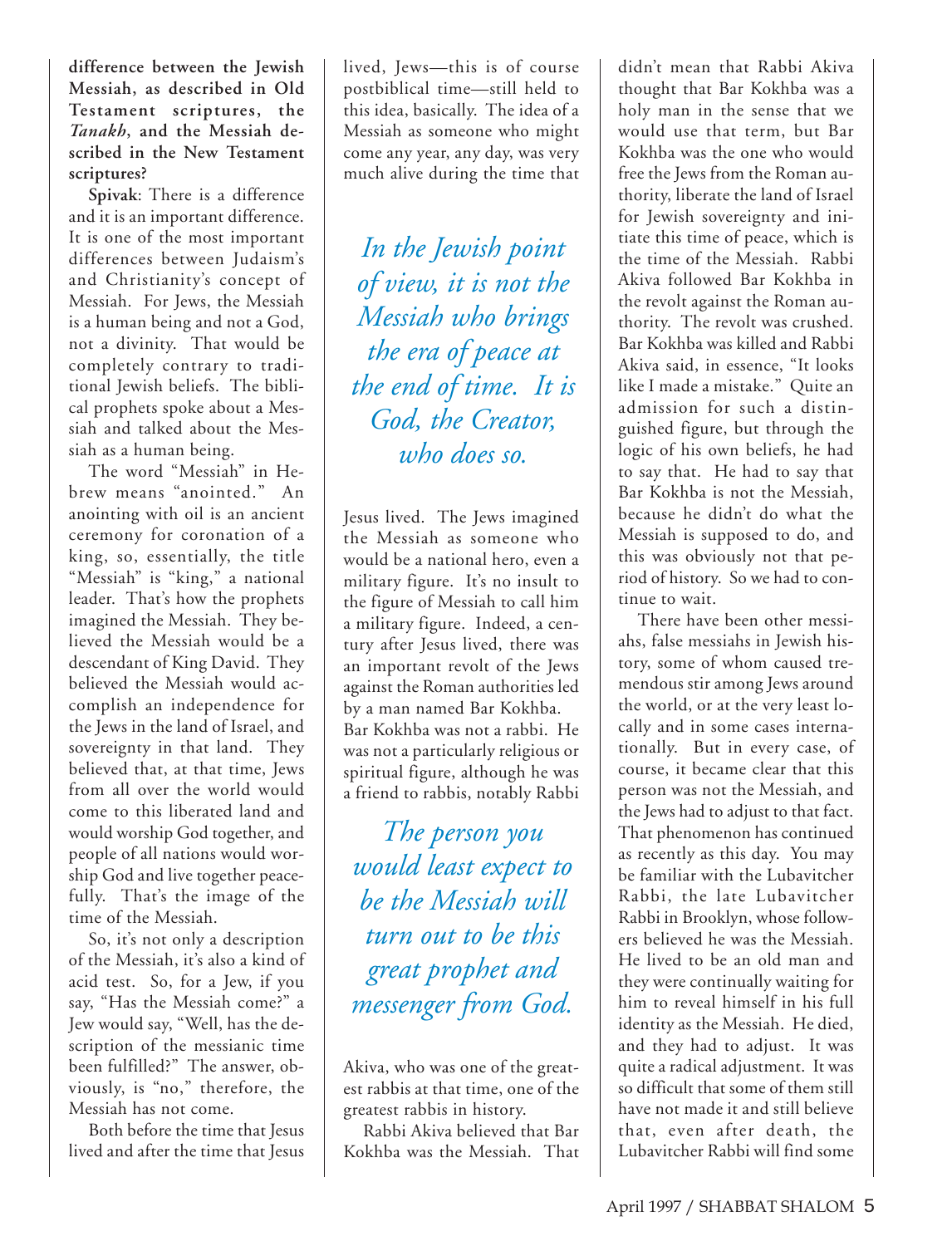way to reveal his identity as the Messiah. It's a kind of—they would never say this—but it is a kind of belief in the second coming, although most of the followers of the Lubavitcher Rabbi, by now, have probably reconciled themselves to the fact that he was not the Messiah.

So, in any case, the Messiah is a very important figure in Jewish history, from ancient times right into contemporary times. But it is significantly different from the Christian concept in that the Messiah is not a divine figure and is not, in essence, different from other human beings.

*Shabbat Shalom***: Reading in the** *Encyclopaedia Judaica***, it would seem that in the thirteenth century it was thought the Messiah, when he would come, would not bring an immediate difference, but would begin a process. Is that a currently held view, or if the Messiah were to come, would it bring an instantaneous change?**

**Spivak**: There are actually differences of opinion among Jews, depending on what their personal theology is, and there has been for a long time. Nowadays, many Jews do not think of the Messiah as being an individual person, but think of the Messiah as being a time, a time of peace, for example. So that's apt to be gradual. You can't declare peace after one day. That's something that is still a matter of opinion to this day. Many Jews, particularly orthodox Jews, conceive of the Messiah as being an individual figure.

*Shabbat Shalom***: Who or what is the Messiah? Is he a man, a people?**

**Spivak**: Traditionally, the concept of the Messiah is that he is a man. Nothing more than a man. Some people would rather think of the Messiah as a time, an era, rather than an individual. There are differences of opinion about the matter.

*Shabbat Shalom***: What, if anything, would make the Messiah different from any other person? Could anybody be the Messiah?**

*We don't know when the Messiah will come, but there is a very ancient tradition that people can do something to hasten the coming of the Messiah. It usually goes under the term of* Tiqqun Olam.

**Spivak**: It's an interesting question. People have asked that for time out of mind. How are we going to recognize the Messiah when he comes? The most basic answer to that is that when all of the prophetic descriptions are fulfilled, then we know that the time has come, even if we can't identify the individual.

Many legends have grown up about the Messiah. One of the popular legends, an ancient one which has persisted, is that the Messiah will be somebody who is an outcast of society. The person you would least expect to be the Messiah will turn out to be this great prophet and messenger from God.

*Shabbat Shalom***: Is that based on Isaiah 53, the suffering servant?**

**Spivak**: No. Jews read Isaiah 53 in a different way. The suffering servant is Israel, rather

than an individual, but it is an ancient legend.

*Shabbat Shalom***: Do the Jewish people still wait for the Messiah and specifically, what do they expect from the Messiah?**

**Spivak**: They expect the messiah will be a genuine messenger from God, assuming that they believe in an individual Messiah rather than a messianic era, and that it would be a time of true peace, when Jews will be gathered from the four corners of the earth to the land of Israel. Jews will have sovereignty over the land, and everybody will harmoniously worship God together.

*Shabbat Shalom***: Martin Buber had said, "When the Messiah comes, Jews and Christians will recognize him, and he will be the same Messiah." What do you think of this statement?**

**Spivak**: Where did you get this statement, do you know? It's interesting. It would be interesting to see it in its context, because I don't understand it.

*Shabbat Shalom***: I think in its context, it is saying is that, ultimately, the Messiah the Christians expect and the Messiah that the Jewish nation, the Jewish people, expect would turn out to be one and the same. If that is what he is saying, what is your reaction to this?**

**Spivak**: As I said, I don't understand it. Buber was a very learned man, and if he made a statement that doesn't make sense to me, it means there is something about the statement that I don't understand, so I really can't answer that question.

*Shabbat Shalom***: When and how will the Messiah come and can the Jews individually or corporately do anything to hasten or delay the Messiah's coming?**

**Spivak**: We don't know when the Messiah will come, but there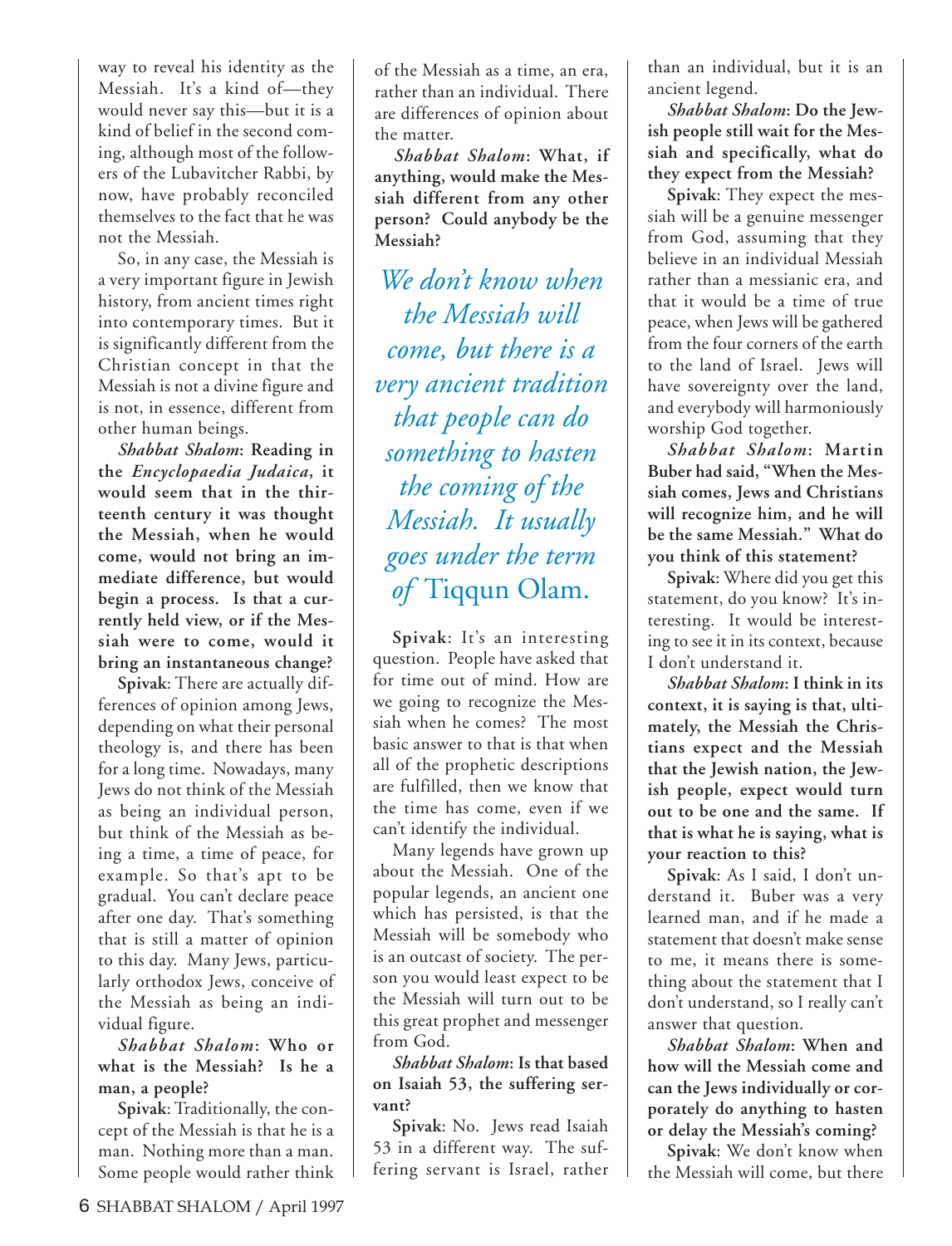is a very ancient tradition that people can do something to hasten the coming of the Messiah. It usually goes under the term of *Tiqqun Olam*. *Tiqqun Olam* means repairing the world. In other words, when we make the world fit for the Messiah to come, then the Messiah will come. When we do our part, then God will respond by bringing the time of the Messiah. Many people feel, this is a bit theoretical and you can't prove it, but many modern commentators feel that the widespread Jewish participation in the reform movements around the world in the last couple of centuries, participation that proportionately is far in excess of their percentage of the population, is a kind of expression of this ancient Jewish belief that we need to do something.

Traditionally this is balanced by a belief that we shouldn't, we don't have to, and needn't do everything. That is, we don't have to make the world into the Garden of Eden; we can't. So we need to expect that God will do His share.

Among the secular reformists, revolutionaries, and so on in the past couple of centuries in various countries, that balance has not been there. The underlying feeling, although they may not have expressed it this way, is that we have to do everything; we will make the worker's paradise, or whatever, by ourselves.

More traditionally, within the religious framework, is a balance between those two beliefs, that God will do His part, but we also have to do ours.

*Shabbat Shalom***: Personally, what do you most look forward to when the Messiah comes and why?**

**Spivak**: I have never asked myself that question. Maybe because it is hard to imagine exactly what that period of time would be like. So I don't know, although I wouldn't mind trying to get used to it.

*Shabbat Shalom***: So you are saying that for most Jews, the concept of the Messiah is more one of time, at least that's the emphasis? The Messiah would be a person, but what is more important is the time of what would happen after the Messiah comes?**

**Spivak**: That's right, that's

*It's pretty clear both from*

*the Christian Gospels and*

*from other historical records that the Roman*

*authorities probably*

*reacted to Jesus in exactly*

*that way, assuming that he*

*was either a military or*

*political figure, or both.*

right. It's true that if the Messiah is flesh and blood, then he will die. But presumably, that era that was initiated would continue, so it's the period of time more than the individual.

There is an interesting dichotomy in Jewish belief, you could call it balance, you could call it a tension, depending on how you want to look at it. One is the eagerness for the Messiah to come. The other is a feeling that, well, we have to be patient, because it may be a very long time.

Even back in ancient times, there was an old legend from one of the classical books, *Rabbi Yohanan ben Zakkai*; he lived in the first century, was one of the prominent figures in Jewish history. He said, if you are planting a young tree and they come and tell you "the Messiah has come," first, finish planting the tree and then go to greet the Messiah.

That says a couple of things to

me. First of all, it says there may be a hint of skepticism in his voice. If they say the Messiah has come, you are not yet sure that it is true.

Secondly, even if it is true, the coming of the Messiah does not mean the end of the world. You are still going to need trees. We are still going to have to do our part. We are still going to have work to do and responsibilities to fulfill, so don't think it's the end of the world or the end of what you need to do. Go ahead and

finish your work and wash your hands.

*Sha bbat Shalom***: So, how do you see his coming as affecting both the Jews and Christians; people in general?**

**Spivak**: In general, Jews

do not speculate about the details of that time. It's also a Jewish trait about the afterlife. We have a strong belief in a life after death, but we don't do much in the way of speculating about what that life would be like. We leave it in general form and leave the details for whenever that time may come.

*Shabbat Shalom***: What would you like Christians to understand most about the Jewish concept of the Messiah?**

**Spivak**: Probably very few Christians understand the basic difference between the Christian and Jewish ideas of the Messiah. I think it would be educational for Christians to understand that, that it's a basic difference in Jewish belief.

It might also be helpful for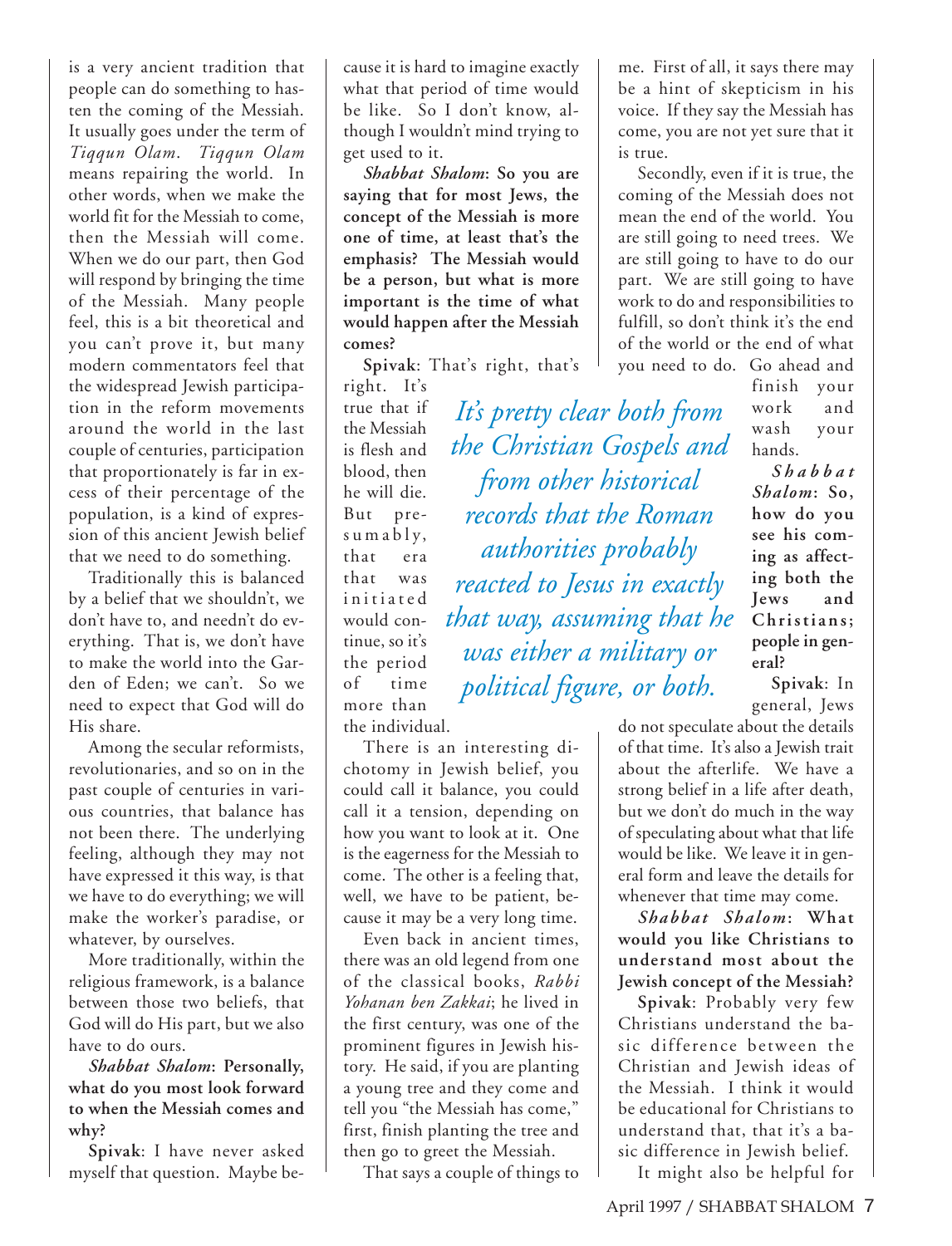*There are prayers in every Jewish service—there are prayers for the Messiah, and the prayers are strictly prayers to God. . . . They are strictly prayers to God that He may bring this period of peace as soon as possible.*

Christians to understand what the Jewish idea of the Messiah probably was at the time Jesus lived. It's not clear whether Jesus, himself, thought he was the Messiah or not. He may have. Assuming, and this is a pretty safe assumption, that Jesus' values were essentially standard rabbinic Jewish values, he may well have called himself the Messiah, but he would have done so without calling himself a divinity, or saying that "I am somebody you should worship," because if he did call himself the Messiah, or think of himself as the Messiah, he was thinking of himself as a national Savior, a national hero, which might not might, but very likely could be interpreted in either political or military terms.

It's pretty clear both from the Christian Gospels and from other historical records that the Roman authorities probably reacted to Jesus in exactly that way, assuming that he was either a military or political figure, or both. They would naturally be antagonistic to him, because the last thing they wanted was any kind of political unrest among any of the provinces of the empire. I think it would be good for Christians to understand that.

*Shabbat Shalom***: So you are saying the Messiah would be a man, an ordinary person, who, by his example, by his teaching, perhaps through his military and political leading, would usher in a new period. But I don't see any divine intervention in that concept. Considering God's constant intervention in the history of ancient Israel, why isn't there a presence of divine intervention in the Messiah?**

**Spivak**: There is. The understanding is that God will bring this period when He sees fit and, consequently we, to this day, pray for that period of time. There are prayers in every Jewish service—there are prayers for the Messiah, and the prayers are strictly prayers to God. They are not prayers about a person or to create the right kind of person, or prayers that any person should do

whatever magic things need to be done to usher in that period. They are strictly prayers to God that He may bring this period of peace as soon as possible.

*Shabbat Shalom***: With this period of peace, will the work continue in the sense that it's not a new beginning of time, but rather a continuation of time, with the hearts of people being changed?**

**Spivak**: Well, the hearts of people will apparently be changed if it's going to be an era of peace. Whether it's through education or not, I don't know, but something will happen. The world will be the same, and we still, presumably, will have to work for a living.

\*Michael Wise conducted this interview while a graduate theology student at Andrews University.

"Better is one hour of bliss in the world to come [*Olam ha-ba*] than the whole of life in this world [*Olam ha-zeh*]" . . . "Better is one hour of repentance and good works in this world than the whole life of the world to come" (*M. Avot* 4:17).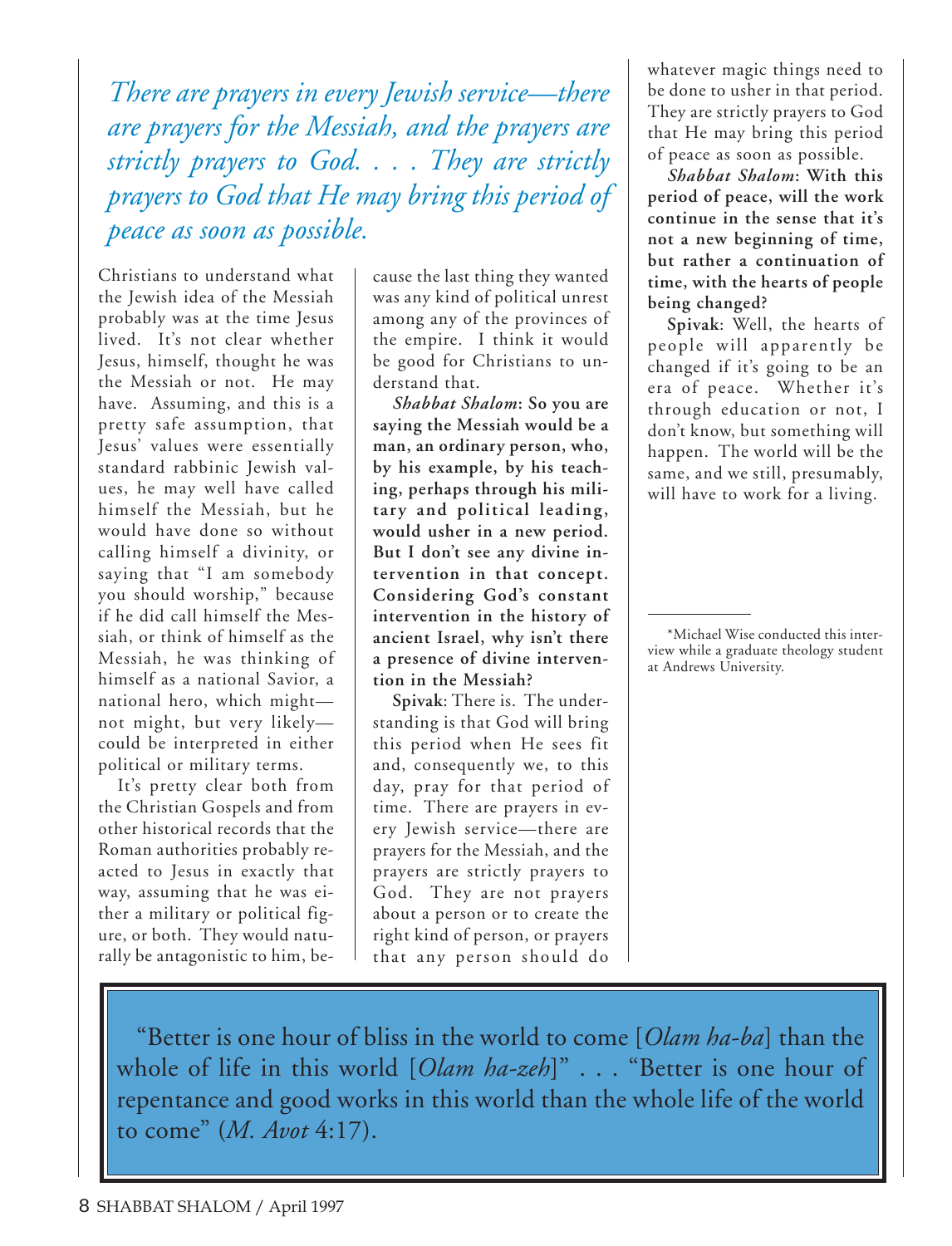# Rabbi Morley T. Feinstein



*A reform Rabbi explains a modern meaning of the Jewish faith in the Messiah.*

*habbat Shalom\****: One of the most important beliefs of almost every religion, at least of Judaism and Christianity, is that of a liberating leader, Messiah. Do you believe in the Messiah?** *S*<br>ligion,

**Feinstein**: This is a critical question here, and for us as Reform Jews, we do not believe in a physical, human being, personal Messiah. There is for us the notion of a Messianic Age, which is a little bit different. The best example for this is that in the first prayer, which is used in the *Tefilah*, and refers to the God of our ancestors, the

Orthodox and Conservative prayer books use the word "*Goel*" for a redeemer. On the other hand, for the last one hundred and fifty years or more, the Hebrew reform prayers changed that, from

"*Goel*" a personal redeemer, to "*Geulah*," a time of redemption.

*Shabbat Shalom***: What is the Messiah? Could you define the term?**

**Feinstein**: The word Mes-

*Rabbi Morley T. Feinstein is the spiritual leader of Temple Beth-El of South Bend, Indiana. He is married to Nancy Lichtenstein, and together they have two sons, Aaron and Ariel. Rabbi Feinstein is the past National Treasurer of the Central Conference of American Rabbis.*

*Author of the* Jewish Law Review *and coauthor of the* Jewish Values Game*, Rabbi Feinstein has been published in* Midstream, The Jewish Spectator, The American Rabbi, Keeping Posted, *the* Journal of Reform Judaism, Brotherhood, *and* Judaica*. He is listed in* Who's Who in American Jewry *and* Who's Who in Religion.

*Rabbi Feinstein has lectured at many universities including the University of Notre Dame and Indiana University-South Bend, and served on the faculty of the Department of Theology at St. Mary's University in San Antonio*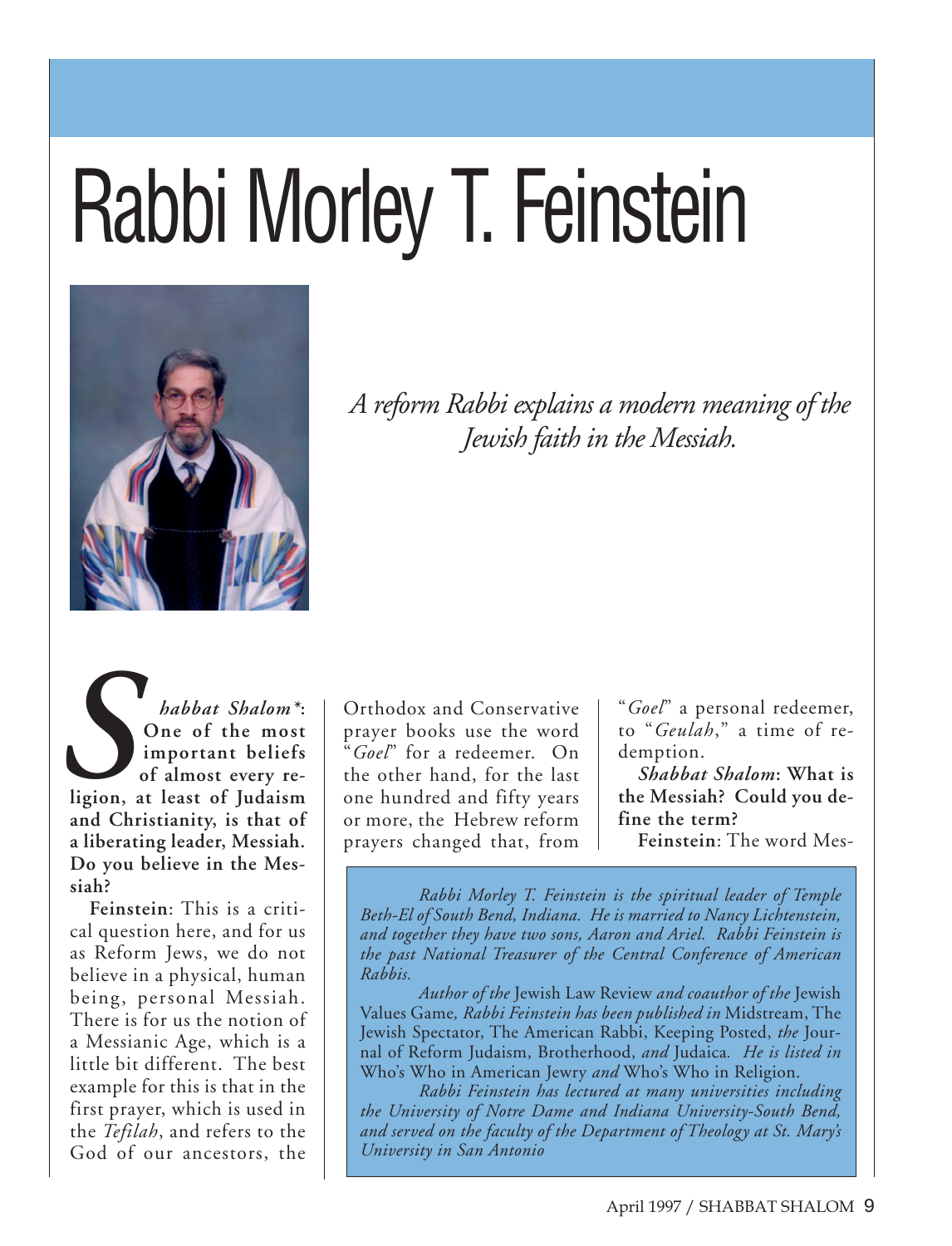siah comes from the Hebrew "*Mashiach*" which means anointed by God. We had kings who were anointed by

God to be the kings, as in the *Now, I don't think it* have put their case of Saul or David, and there were also special men set aside by God *Messiah either was or* has not led to a for certain tasks. We have the concept of what the Messiah was in the

biblical age—the *Mashiach* was the one who was designated by God to fulfill a certain task. When the biblical age ended, there was also the notion that others may have actually been *Mashiach*, "appointed by God." In the second century of the Common Era, the Rabbi Akiva Ben Yoseph considered Bar Kokhba, who was a great military leader and was planning a rebellion against the Romans in 135 of the Common Era, as a "messiah." But we might call this "messiah" with a small "m" as opposed to "the" Messiah as it would be with a capital "M," that is when one refers to the person who would come in the age of Messianism.

*Shabbat Shalom***: With this wide understanding of the concept of "Messiah," could Jesus of Nazareth be considered as one of the Messiahs in Jewish history? Maybe a failed Messiah? Could you explain your answer?**

**Feinstein**: I certainly will. I am not convinced that Akiva was right when he proclaimed Bar Kokhba as a Messianic figure. I think that too often our people

*is for a Jew to say that the Christian wasn't, will or won't be, considered a failure.*

through history faith in a particular individual leader and sadly that better world. S habbethai Tzevi was a false Messiah. People thought he was

going to change the world; and when he did not, it led to a great sadness and tragedy among our people. Akiva, I believe, made a mistake in believing that this one person was going to be the leader of the people that would bring in the Messianic Era. He was purely a political leader, a military leader. It would be a stretch of the concept to think that Bar Kokhba, or even the zealots at Masada, or a modern political leader in Israel, would be considered Messianic.

We have to understand that the Messiah was thought to be the person who would have arrived when the Messianic Age had arrived. So the proof of the Messiah was that the Messianic Age was here. How was that proven? By knowing that there would be a time when, according to the prophet Isaiah, "nation would not lift up sword against nation, nor would they train for war; swords would be beaten into plowshares and spears into pruning hooks." That's the proof that the Jewish Messiah would have arrived.

Now, I don't think it is for a Jew to say that the Christian Messiah either was or wasn't, will or won't be, considered a failure. I think it is inappropriate for a Jew to comment on a Christian belief, because in an interreligious dialogue we have to understand from where the other person comes, and if I am sitting with Christians who believe that Jesus is indeed the Christ, which is the translation of the word Messiah, then that is their truth and for them it is important. It may not be my truth, but I understand that what people believe is valid for them. It is not for me to comment on the validity of another person's beliefs.

*Shabbat Shalom***: Why do we need a Messiah? Could not God do Himself what the Messiah is going to do?**

**Feinstein**: In the modern world, it would be seen as impossible for one person to change the course of human events. For example, this century we have seen that Martin Luther King, Jr., may have begun the task of changing civil rights for blacks, but it did not end with him and everything is not perfect today. Gandhi may have done a great job in liberating India, but it is not a country where you can find peace and tranquility today. Mother Teresa may have done her part, but there is still poverty around. In such a world, in a small way, each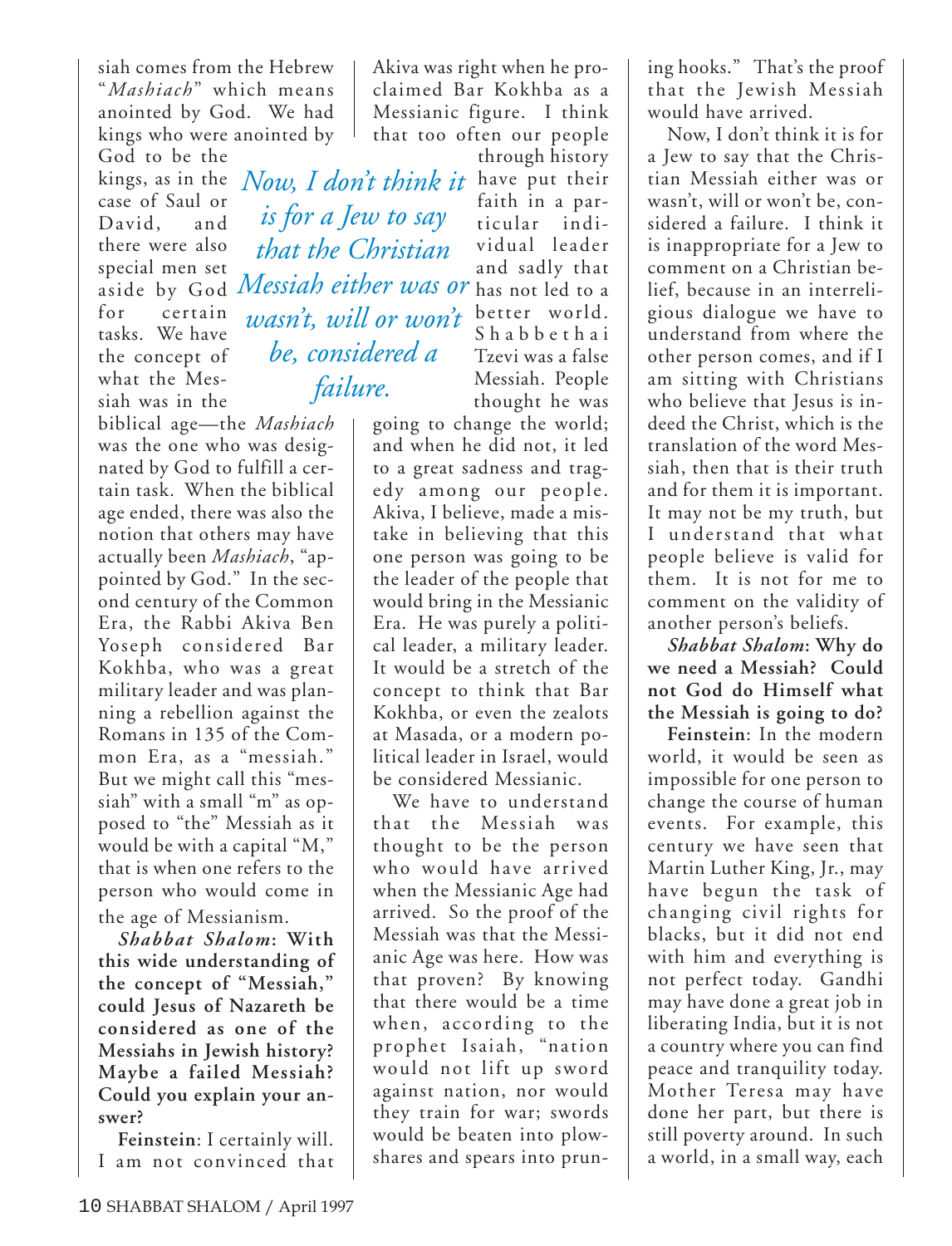*We believe that God can inspire us to perform actions, but we do not pray only that people get better, we have to act on those beliefs.*

of us has to act in a Messianic way. Each of us has to work to feed the hungry, to clothe the naked, to house the homeless, and to shelter the poor and the needy. We have to be the ones to act in a way to bring about a Messianic Age. So that is critically important for me, as a Reform Jew. We have a goal which is called "*Tiqqun Olam*." This is the notion that we try to repair the world, to make the world that is, into the world we want to be, to build the Kingdom of God that we pray about, into the Kingdom of God that exists, and in that way we do work to better this world.

*Shabbat Shalom***: Which aspects does this reform include—spiritual, political, social, all of them?**

**Feinstein**: In some ways, it begins at a spiritual level when we ask for a prayer for healing, for example. We ask God's blessing upon those who are ill. That's one level, the spiritual level. It can become a level that deals with health in society by making certain that we act on those beliefs by investing in the work of an AIDS ministry, or by ensuring that a homeless person can receive health care, or by ensuring that someone who is without food has food available. Our Temple acts on our values by making certain that we have tutors at the local elementary school, by working at the Center for the Homeless, and providing meat and all kind of products to local food pantries.

*Shabbat Shalom***: Does this Messianic Age, in which every one of us should take part, presuppose a supernatural intervention of God?**

**Feinstein**: We believe that God can inspire us to perform actions, but we do not pray only that people get better, we have to act on those beliefs. A Hasidic teacher said, "We have to worry about our own souls, but at the same time we have to be concerned about other people's bodies." In other words, for us it is not only prayer, but actions that are merged together in creating a better world, a Messianic Age.

*Shabbat Shalom***: Is this better world of the Messianic Age only for Jews?**

**Feinstein**: Absolutely not. We know that the problems that beset our society are problems that affect all of us. AIDS is not purely an illness for non-Jewish people; it affects Jews as well. Cancer affects Jews as well as those who are not Jews. Homelessness and illiteracy are plagues upon our society that in a Messianic Age will

be eliminated. And until that time, we have to work very diligently to make certain that we do what we can now to make our heaven on earth.

*Shabbat Shalom***: Talking about this "heaven on earth," is there any relationship between the Messianic Age and the actual Jerusalem?**

**Feinstein**: I am one who believes much more in the world of the "here and now" than in the world that "might be" some day. And I

*To see that people today, as we sit here, are burning the churches of African-Americans in this country is not a sign that the Messianic Age is at hand.*

want to work diligently now. So for me, the actual Jerusalem is reflected in the following story. There is a poem by Yehudah Amichai, in which someone says, "Do you see over there, next to the vegetable vendor selling his fruits and vegetables? You see, the Messiah has just landed." "We will know that the Messianic Age is really here," says Amichai, "when someone says: 'Do you see right there, next to the Messiah? There is a father talking to his children who's selling fruits and vegetables.'" We have to be concerned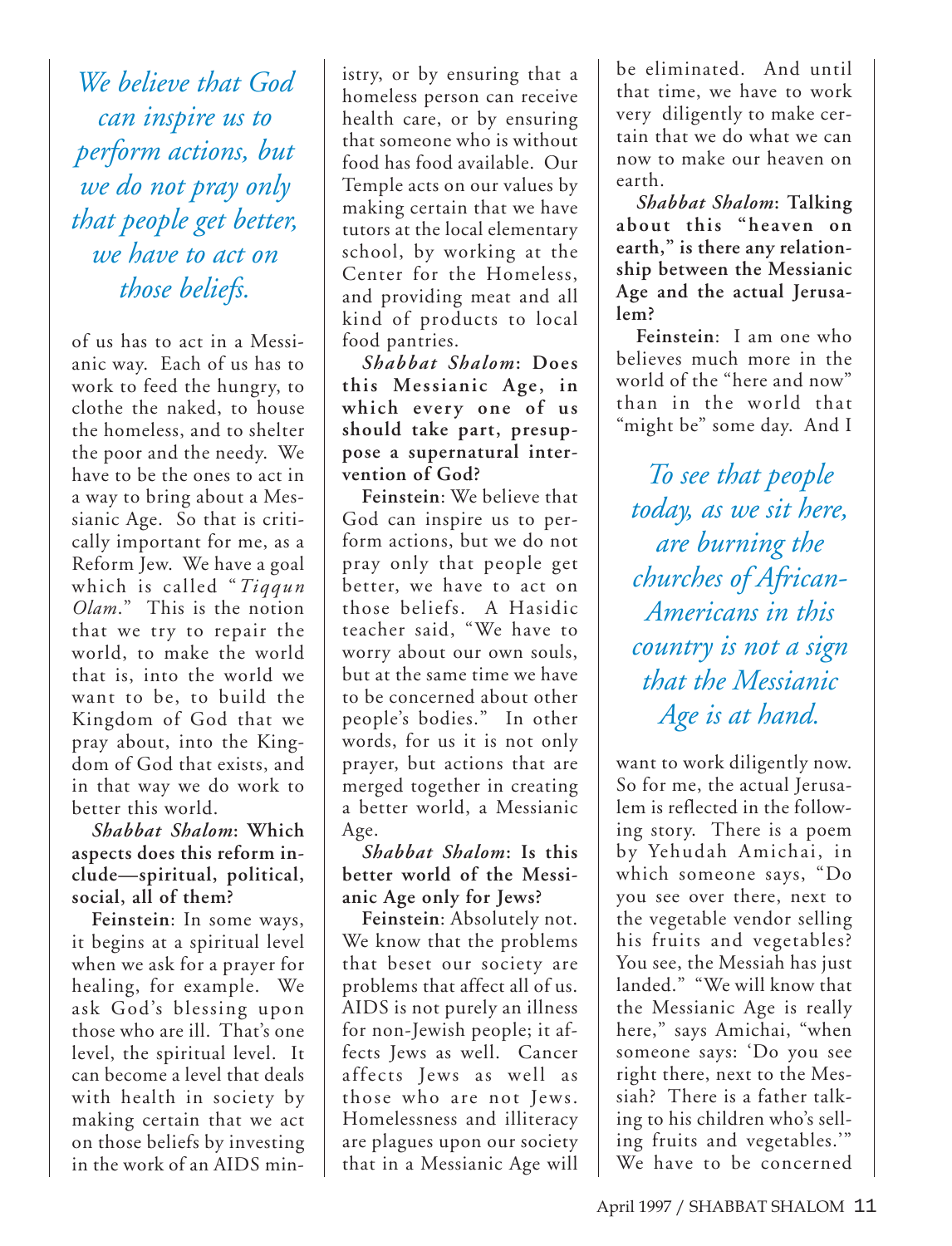about the real world that is, not just the world of the future.

*Shabbat Shalom***: Popular comments say that the entering into the**

*need is a*

*expresses my*

**7th millennium could have some connection with the Messianic Age. Do you think that the Mes***commandment that relationship to God.*

**sianic Age is going to happen soon?**

**Feinstein**: I think that the time when all "swords are beaten into plowshares" is not at hand. There's too much pain and suffering in this world today for us to say that a world of peace, of wholeness, of *Shalom*, is here. We recognize that there is famine in this world, there is intolerance in this world, there is mistrust and anti-Semitism; to see that people today, as we sit here, are burning the churches of African-Americans in this country is not a sign that the Messianic Age is at hand.

*Shabbat Shalom***: Are the Jews, or people in general, expected to do some kind of preparation for the Messianic Era?**

**Feinstein**: It's interesting that for us as Jews, the Messiah traditionally is heralded by the prophet Elijah, as the prophet Malachi teaches in chapter three [Malachi 3:19- 24, Hebrew; Malachi 4:1-6, English], that the prophet Elijah will come "before the awesome day of God, in order to reconcile parents with children, and children with parents." We see family reconciliation as part of the way in which people prepare for a Messianic Age. Another

story is told that To visit the person in the Messiah had arrived and how did people know that? Because the Messiah was sitting outside the gates of the city, binding the

bandages of those who hurt and were in need of healing. We need to model our own behavior based on those teachings, to care for those who are in need.

*Shabbat Shalom***: As is very well known, the** *Torah* **has a very important role for Judaism. What role will the** *Torah* **have in the Messianic Era?**

**Feinstein**: We think that in the world to come, in that Messianic time, the *Torah* will still play a role for us, in our relationship to God. For us, the *Torah* is the "marriage contract," the document that connects Jewish people to God. It connects people who hold the *Torah* dear to them; people of other faiths may cherish the Jewish Scripture as well, so it still has a role to play in teaching us values, ethics, and morals, and so surely it will have a role in the Messianic Era as well.

*Shabbat Shalom***: Martin Buber said: "When the Messiah comes, the Jews and the Christians will recognize him and he will be the same Messiah." What do you**

### **think about that?**

**Feinstein**: Well, if someone is ill in a hospital room, I may visit the hospital room because for me it is a "*mitzvah*." To visit the person in need is a commandment that expresses my relationship to God. If a Christian visits the same person in the hospital room, it may be because he is imitating Jesus and his miracles of healing. It doesn't matter to me what the reason is, what is important is visiting the person in the hospital room. So both Jews and Christians may understand the Messianic Age in a different way, but the proof that the Messianic Age has arrived is that it is a time for health, well-being, and peace for all. We know we share this goal toward which we are both working. Though the reasoning may be different, both Christians and Jews have the desire to change this world into a better world; not to sit back and watch the pain and suffering go by, but to act in the world as God's agents for change. For that we can be grateful that we are both working for the same universal God.

<sup>\*</sup>This interview was conducted by Gerardo Oudri, a graduate theology student at Andrews University.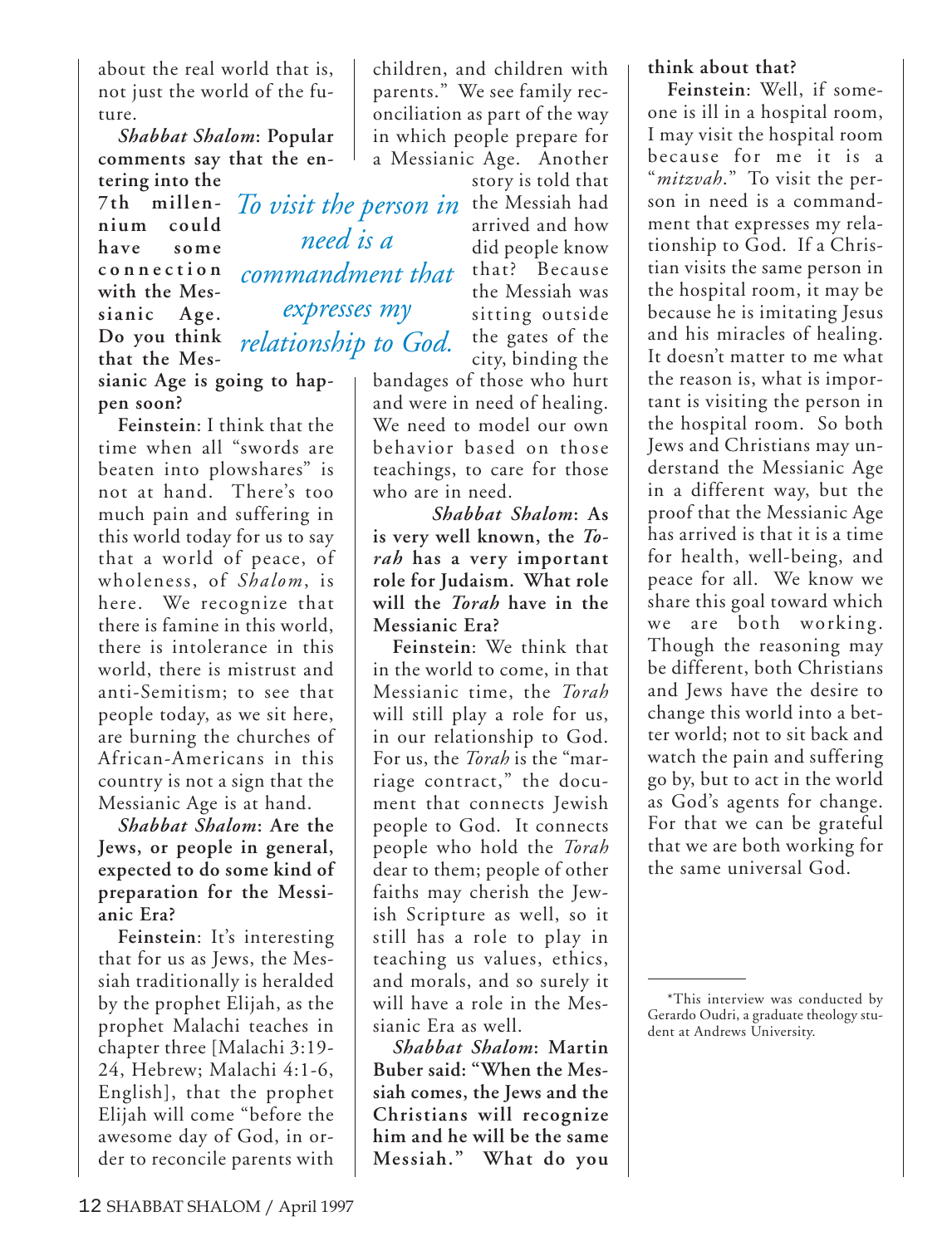# Dr. Raoul Dederen



*A Christian theologian ponders what it means for Christians to believe in Jesus the Messiah.*

*habbat Shalom*<sup>\*</sup>: Dr.<br>
Dederen, we are very<br>
thankful that you are<br>
willing to give us your time for<br>
this reflection on a very impor-**Dederen, we are very thankful that you are willing to give us your time for this reflection on a very important topic. Certainly, one of the most important questions in religion is the expectation of a Messiah. In what way is Christianity different from other religions in the expectation of the Messiah?**

> **Dederen**: There are similarities and dissimilarities. When you refer to other religions, I assume you have in mind worldwide religions.

*Shabbat Shalom***: Yes.**

**Dederen**: One of the basic differences, even between Christianity and Judaism, is the understanding of the role and the person of the Messiah. In my opinion, the role of the Messiah in the Scriptures—whether Jewish or Christian—seems to proceed from a different understanding of the person of the Messiah. Indeed, one should remember that Jesus was

more interested in having people understand him in terms of who he was as a person, rather than in terms of what he taught. Rarely, if ever at all, did he ask his disciples, "What do people think about what I teach?" The question he raised, a question central to the Gospel according to Matthew was, "Who do people say that I am?" So the *person* of Jesus is central to Christianity—Christ as God's Messiah. Jesus of Nazareth does not sustain the same relation to Christianity that other founders of worldwide religions sustain to the faith which they initiated. Though exceptional for his teaching, he is significant primarily for his person.

*Shabbat Shalom***: Tell us more on the relationship, more on the knowledge of the person.**

**Dederen**: In most other reli-

*Dr. Raoul Dederen is professor of theology emeritus and former dean of the Seventh-day Adventist Theological Seminary at Andrews University, Berrien Springs, Michigan. A graduate of the Athénée Royal in Belgium, he earned his master of arts and Dr. ès Sciences Morales degrees from the University of Geneva, Switzerland.*

*Before coming to the United States in 1964, Dr. Dederen served seven years in the pastoral ministry in Belgium and ten years on the theological faculty of the French Adventist Seminary in France. The author of numerous articles, he has also served some twenty years as a member of the Faith and Order Commission of the World Council of Churches.*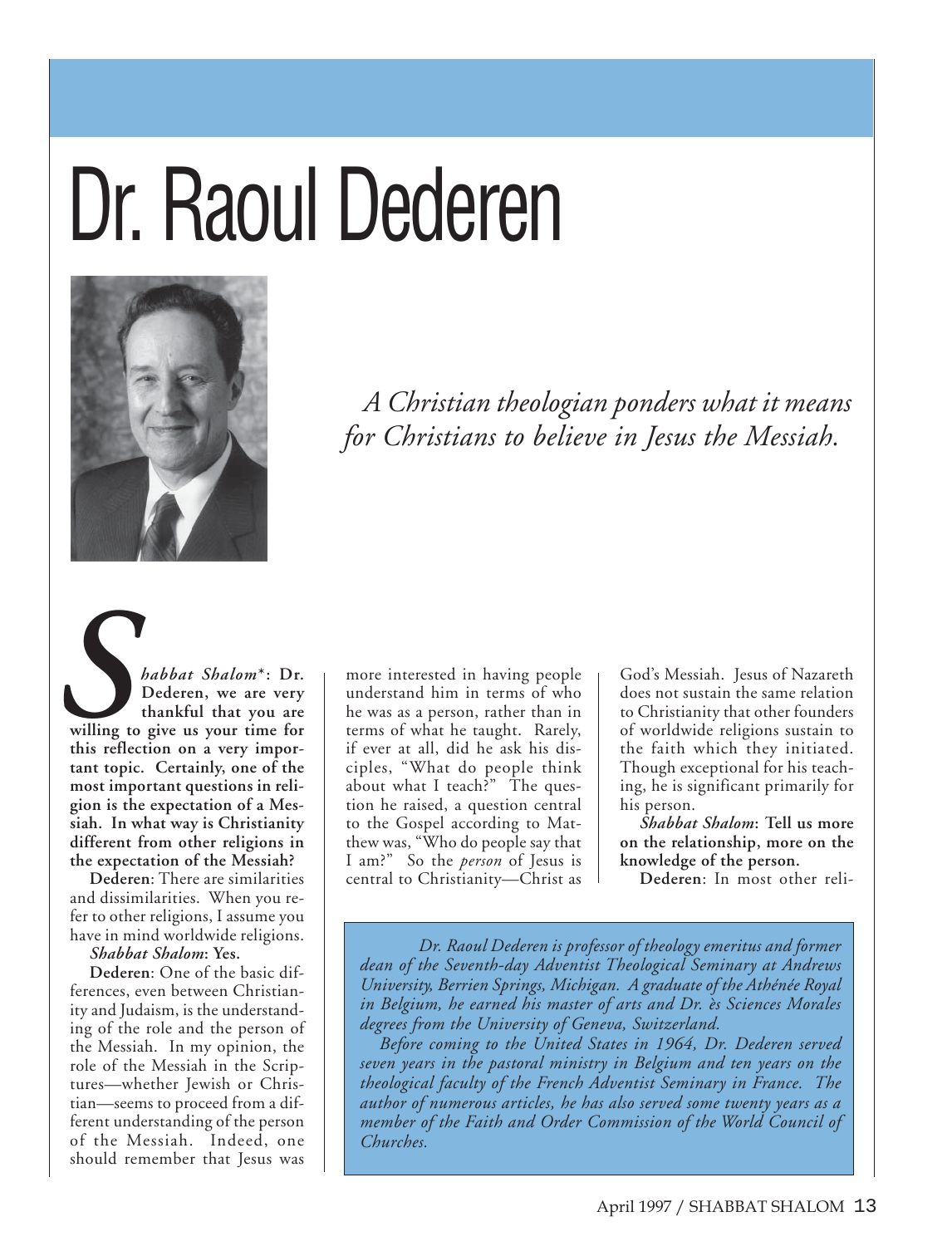gions the emphasis is on what the founder has taught. For instance, if I understand Islam correctly, the true Muslim is one who faithfully follows and practices the teachings of Mohammed, among other things ritual prayers several times a day, almsgiving, fasting during the month of Ramadan, and the pilgrimage to Mecca. For the Christian Scriptures, however, the true Christian is one who, while faithfully following the teachings of Jesus of Nazareth, does so because he or she has developed a close and personal relationship with him. The fundamental question for the Christian is, "How do I relate to the *person* of Jesus Christ?"

*Shabbat Shalom***: The who is more important than the what.**

**Dederen**: Very much so. Now, that makes an immense difference in one's understanding of the role

of the Messiah. He is not just one teacher among others; for the Scripture-centered Christian he is fully God.

*Shabbat Shalom***: So this brings us to the next question. Why do we need a Messiah? Why, from the Christian perspective, do we need a M essiah? Wouldn't God be**

**able to fulfill His mission without the Messiah?**

**Dederen**: Much depends, in my opinion, on what you understand by God's mission. The role of the Messiah is essential because of the sinful condition in which humanity finds itself. Jesus is not just a prophet. What his contemporaries lacked was not so much another prophet, sent to tell us about the will of God. There had been a long line of them from Abraham to John the Baptizer. What we needed was a personal self-disclosure of God, one who would reveal to us the person and charac-

*In my opinion, the role of the Messiah in the Scriptures—whether Jewish or Christian seems to proceed from a different understanding of the person of the Messiah.*

ter of God, who He really is, who would reveal God's answer to the tragedy of sin, His solution to the alienation between us and God, i.e. the sacrificial Messiah, the substitutionary conqueror of sin and death, who would call us back to God. I can't sufficiently underline this. The secret of Christianity is not so much a connection to a set of teachings as it is a relationship to a person.

*Shabbat Shalom***: In that sense, this definition of the relationship of a Messiah is very close to the Jewish one. What is important here is not necessarily what you**

*One should remember that Jesus was more interested in having people understand him in terms of who he was as a person, rather than in terms of what he taught.*

**think, but how you relate to God. In Judaism, they go beyond; they are more specific, and they say what is important is what you are and what you do in relation to that . . .**

**Dederen**: Yes. In genuine Christianity, likewise, what matters most is to understand who we are, how we relate to God and what we do on that basis.

*Shabbat Shalom***:**

**Yes. How would you see the Messiah from a Christian point of view in the Hebrew Bible? Do you think it is possible to see the Messiah in the Hebrew Bible?**:

**Dederen:** Oh, yes, definitely so. It may be that our insistence as Seventh-day Adventists on the need to encourage people to study the Hebrew Scriptures as well as the New Testament has contributed to our awareness of the Messianic dimension of the Hebrew Bible. I think it is not difficult to find the Messiah in the Hebrew Scriptures. God was concerned about the ability of His people to

meet and recognize Him when the time would come. Hence He gave us the Hebrew Scriptures.

*Shabbat Shalom***: Do you see any difference in the way the Messiah is presented in the Hebrew Scriptures and the way he is presented in the New Testament or in Christian tradition?**

**Dederen**: In the Hebrew Scriptures, if I understand them correctly, "Messiah," i.e. "the anointed one," was a term applied preeminently to the king. He was designated to office by an anointing ceremony. Like the priest, who was consecrated to his office in a similar manner, the king was regarded as God's representative. Among the Hebrew anointed kings, David came to have a special significance, which lasted long after his death. Amid the vicissitudes that followed his reign, various prophets exhorted their faithless countrymen to return to their God and to seek "David their king." In Isaiah's writings, for instance, a series of Messianic passages portray him as a military hero, the king of justice and peace who will reign in righteousness among his people. Later on, in the days of Jeremiah and Ezekiel, the idea of a kingly ruler gave place to another concept; the Messianic king gave place to a shepherd, reminiscent of the shepherd and the suffering servant that Isaiah too had announced.

Though centuries later, in the days prior to Jesus of Nazareth, David the king will clearly reappear, the disappointed expectations of postexilic Judaism, and a new conception of the promised Messiah through whose humiliation and sorrow God's sinning people would find salvation, proved to be a leaven working powerfully the Messianic ideal of the "Son of Man" in the consciousness of Jesus of Nazareth and that of his follow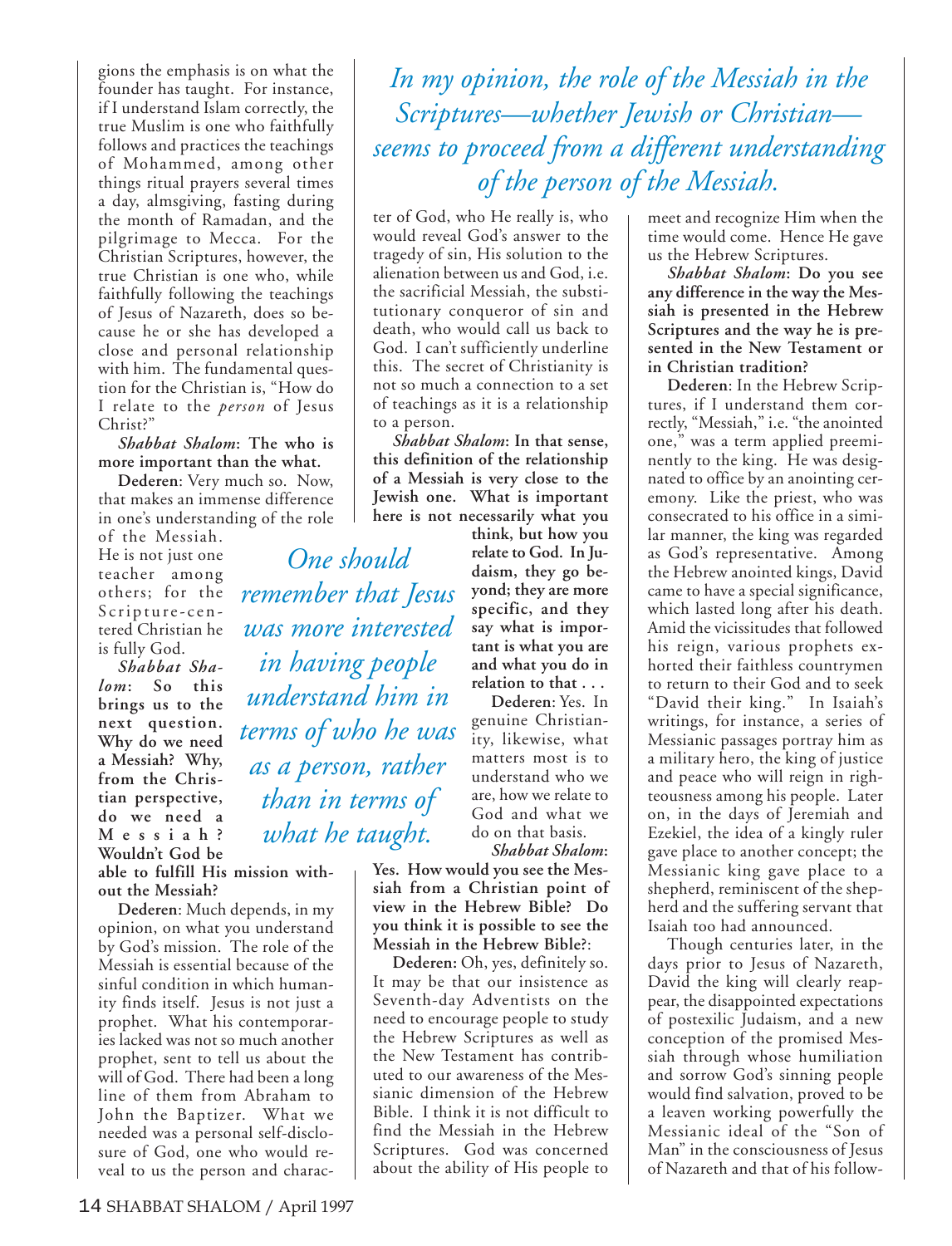ers.

*Shabbat Shalom***: This particular aspect, then, will be the suffering aspect. There is not another one you think which . . .**

**Dederen**: I think the Messiah-King is also very much present in the New Testament.

*Shabbat Shalom***: The Messiah has come according to Christians 2,000 years ago. Are the Christian people still waiting for the Messiah?**

**Dederen**: You mean the Messiah-King?

*Shabbat Shalom***: Messiah-King. In your view, what is the situation of Christianity with regards to this hope of the Messiah?**

**Dederen**: Many Christians believe in a second coming of the Messiah, this time as Messiah-King. How many among them really cherish it as a hope that determines their lifestyle, I don't know. It reminds me of something that occurred a few years ago. My wife and I were spending three months in Israel, part of a community of scholars of various denominations concerned with

*Jesus of Nazareth does not sustain the same relation to Christianity that other founders of worldwide religions sustain to the faith which they initiated.*

Christian unity. I shared in various presentations, dialogues, meditations, vesper services, etc. At the end of our stay I was rather surprised to hear my colleagues tell us that we seemed to really believe in the second coming of Christ. When asked what they meant, they told us, "Well, we too hold that belief, but in your case, it seems to be a conviction, a motivation, that determines your way

of looking at things."

*Shabbat Shalom***: So what you are observing among Christians in general is that they still believe, in theory, in the coming of the Messiah which, of course, for Christians would be the second coming of Christ, but for them it's not relevant for their life?**

**Dederen**: I may not be prepared to say that, yet it doesn't seem to have affected their lives very much. Let me add that Seventh-day Adventists run the same risk.

*Shabbat Shalom***: So, more and more Christians do not believe in the historical coming of the Messiah which they allegorize or . . .**

**Dederen**: I had a conversation a couple of months ago with one of the most outstanding Christian theologians in North America. He told me that he had given up the hope in a literal coming of the Messiah-King. He argued that though Jesus often spoke of the kingdom of God, which indeed was a leitmotiv of his preaching according to the synoptic Gospels, we could not be sure that he ever called himself a king. Hence he said, "Why should I today expect from him something that he hasn't even led me to believe was one of his concerns?" Yet he assured me that he still put his faith in Christ's return.

*Shabbat Shalom***: What is the second coming of Christ for him?**

**Dederen**: His own conversion. In his view the first coming of Jesus occurred some 1,900 years ago, when he was born in Bethlehem. "His second coming," he added, "took place when I accepted him as my Savior and Lord, and passed from death to life."

*Shabbat Shalom***: This is then just an existential experience . . .**

**Dederen**: He is a sincere Christian, who strikes me as having undergone a genuine conversion.

*Shabbat Shalom***: So it is possible, then, to be a Christian and not believe in the historical, effective coming of the Messiah?**

**Dederen**: Obviously it is. I have encountered Christians who no longer regard a literal, visible second coming of the Messiah as a central point of their faith, but have "demythologized" it.

*Shabbat Shalom***: Let me now ask you more in the wake of that observation. Do you think, from your own perspective, it is possible to be a Christian and not believe in the coming of the Messiah? I mean, the word Christ, after all, is in the root of the Christian identity.**

**Dederen**: Allow me to say that though it may sound arrogant, I have great difficulties in understanding how one can be a Biblecentered believer and declare untrue the historical return of the

*God, who from the first created me after His image, longs for a personal relationship with me.*

King-Messiah.

*Shabbat Shalom***: Why?**

**Dederen**: Because it is one of the core teachings of the Scriptures, not to mention of Jesus of Nazareth himself.

*Shabbat Shalom***: So, this is a part of his teaching, this is not necessarily a part of his person?**

**Dederen**: I'm coming to that. A Christian, to me, is by definition a disciple of Jesus Christ. His or her main concern should be what he has taught, so that through what he has taught he or she may find out who he is. When I say what he taught, I mean what he said and did. Assuming that one accepts the Christian Scriptures as dependable sources of information, I can hardly avoid the conclusion that the second coming of Jesus of Nazareth is of unusual importance.

*Shabbat Shalom***: Why is it so important?**

**Dederen**: Because of both its content and its implications, this scriptural teaching leads me to a closer and deeper understanding of God. Here I learn that God, who from the first created me after His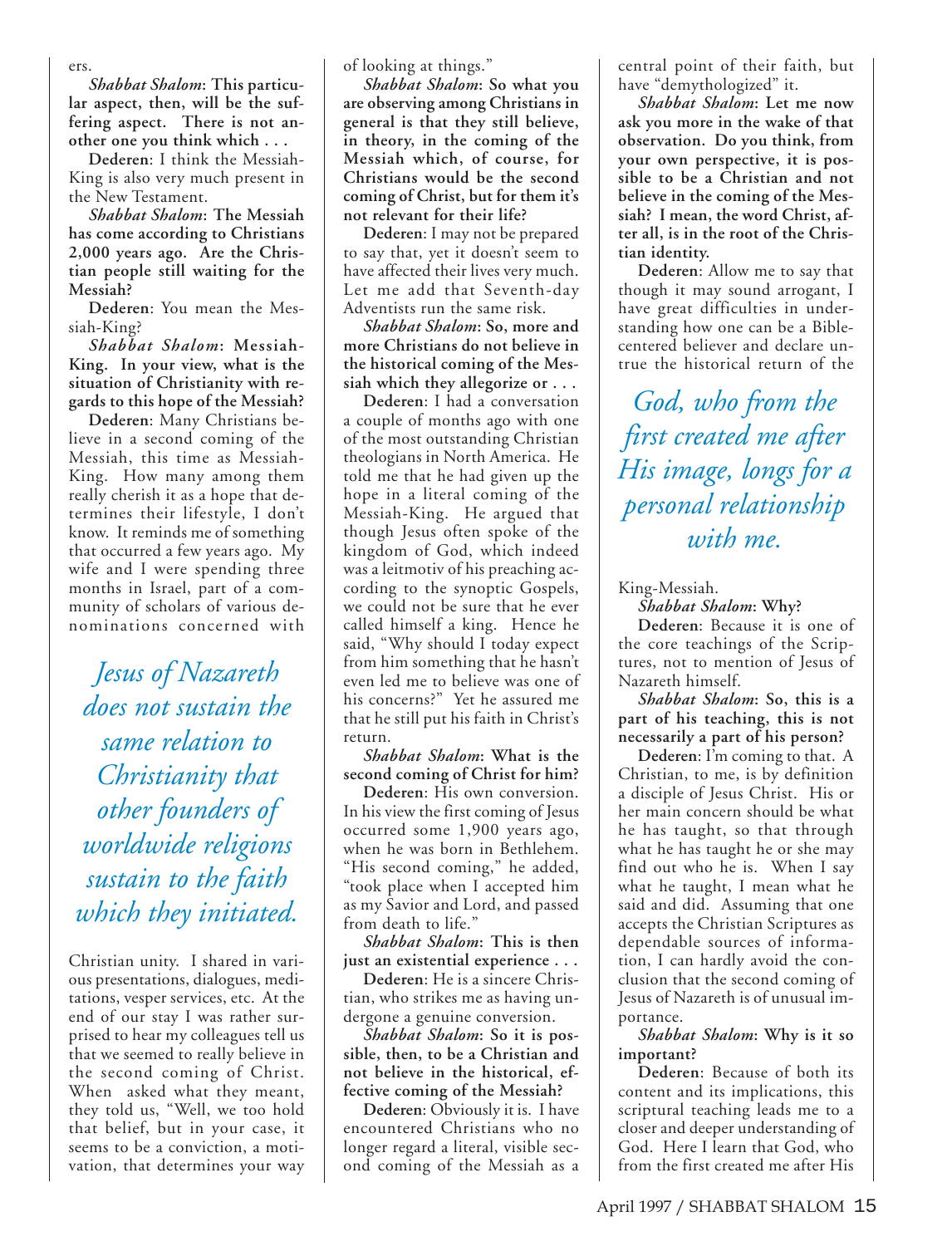image, longs for a personal relationship with me. King-Messiah will come back to put an end to sin and evil on this earth and to reestablish the original relationship. I was 19 years old, attending an electric school, when World War II came to an end. During those years, the devastation and death, the wickedness and viciousness of human beings, left me deeply disturbed. Why did God allow such things to happen? What was the meaning of life? Grasping the great-controversy theme in the Scriptures tore the veil down and gave new meaning to life. At least in

my case.

*Shabbat Shalom***: What do you mean by great controversy?**

**D ederen** : that the struggle we witness today between good and evil is a struggle *person of the Messiah,* between two beings, two persons, God and Satan. The Messiah will return and, overcoming evil, will bring things back to what God had

in mind from the beginning. This will be a joyful day.

*Shabbat Shalom***: So, it's interesting that your awareness of this importance of the Messiah caught you in the aftermath of the Holocaust of the Second World War.**

**Dederen**: The Holocaust among other dreadful tragedies. Unquestionably.

*Shabbat Shalom***: So, in other words, your reemphasis on the mission of the Messiah comes as the result of a Holocaust reflection, am I correct?**

**Dederen**: Certainly parallel to it. *Shabbat Shalom***: So it's very important that the Messiah come, because one of his missions is to change things?**

**Dederen**: Yes. And it had such an impact on me that I changed careers and became a student of

Scriptures and a minister of the gospel.

*Shabbat Shalom***: Well, then, if I ask you what Christians expect of the Messiah, you already gave the answer: they expect a change in the world; it means an external, historical reality, not just an existential conversion.**

**Dederen**:Very much so. At the same time it is not just the end of what is evil. It is also meeting personally the Messiah. It is the return of a person with whom I'm invited to get into relationship by faith. It is not merely mountains shaking and

What I mean is *study of the person of* Christ. islands rolling in the sea, or rocks falling down the mountains—it's also the return of Messiah-King, the return of Jesus *Christian, and I assume Jewish, theology without a God, and of the would be rather*

*empty and without*

*much meaning for*

*human life.*

*Shabbat Shalom***: Let me ask you a question in relation to the Jewish-Christian polemic discussion. Is it possible to recognize the Messiah—it's a very difficult question—is it possible to recognize the**

**Messiah as Jesus Christ without having heard about this Messiah being Jesus Christ?**

**Dederen**: Do you mean without having heard or read about him? I suppose it would be most difficult. Which brings us back to the importance and role of the Scriptures.

*Shabbat Shalom***: Martin Buber made a little humorous midrash which I will not tell here, but one of the principles, one of the ideas of this in the story was that he said when the Messiah will come the Jew and the Christian will recognize him, and this will be the same Messiah. We are talking about the good Jew and the good Christian, of course.**

**Dederen**: Yes, I think so. Especially if he is referring to Jews and Christians familiar with the Scriptures.

*Shabbat Shalom***: That's right. Yes. I think we have understood as we are listening to you that, indeed, the Messiah is a very central and crucial topic in Christian thinking, Christian life.**

**Dederen**: He certainly is.

*Shabbat Shalom***: And so we are coming to the end of our interview, and I would like to ask you if there is something important you have not said that you want to say about it.**

**Dederen**: I don't know. Maybe I would go back to what I have referred to several times in our conversation. Christianity is not simply a compilation of laws and ordinances to be followed. It transcends that. Those laws and precepts have been given not as an end in themselves, but as a means to reach a relationship with Jesus.

*Shabbat Shalom***: So you mean doctrines and the beliefs.**

**Dederen**: Yes. Because Christianity is Christ, the Messiah. Christianity is the Messiah.

*Shabbat Shalom***: And as implied earlier, there is a close bond between God and the Messiah. So Christianity is a theology, then, in that sense, a Messianic theology.**

**Dederen**: I think so. Christian, and I assume Jewish, theology without a study of the person of God, and of the person of the Messiah, would be rather empty and without much meaning for human life. It would be merely an academic, intellectual transaction, not too different from a philosophical exercise.

*Shabbat Shalom***: It was very enlightening. Certainly many of our readers will think over this interview and beyond this interview. Thank you, Dr. Dederen, for your willingness to spend some time with us.**

**Dederen:** Thank you.

<sup>\*</sup>Dr. Jacques Doukhan conducted this interview.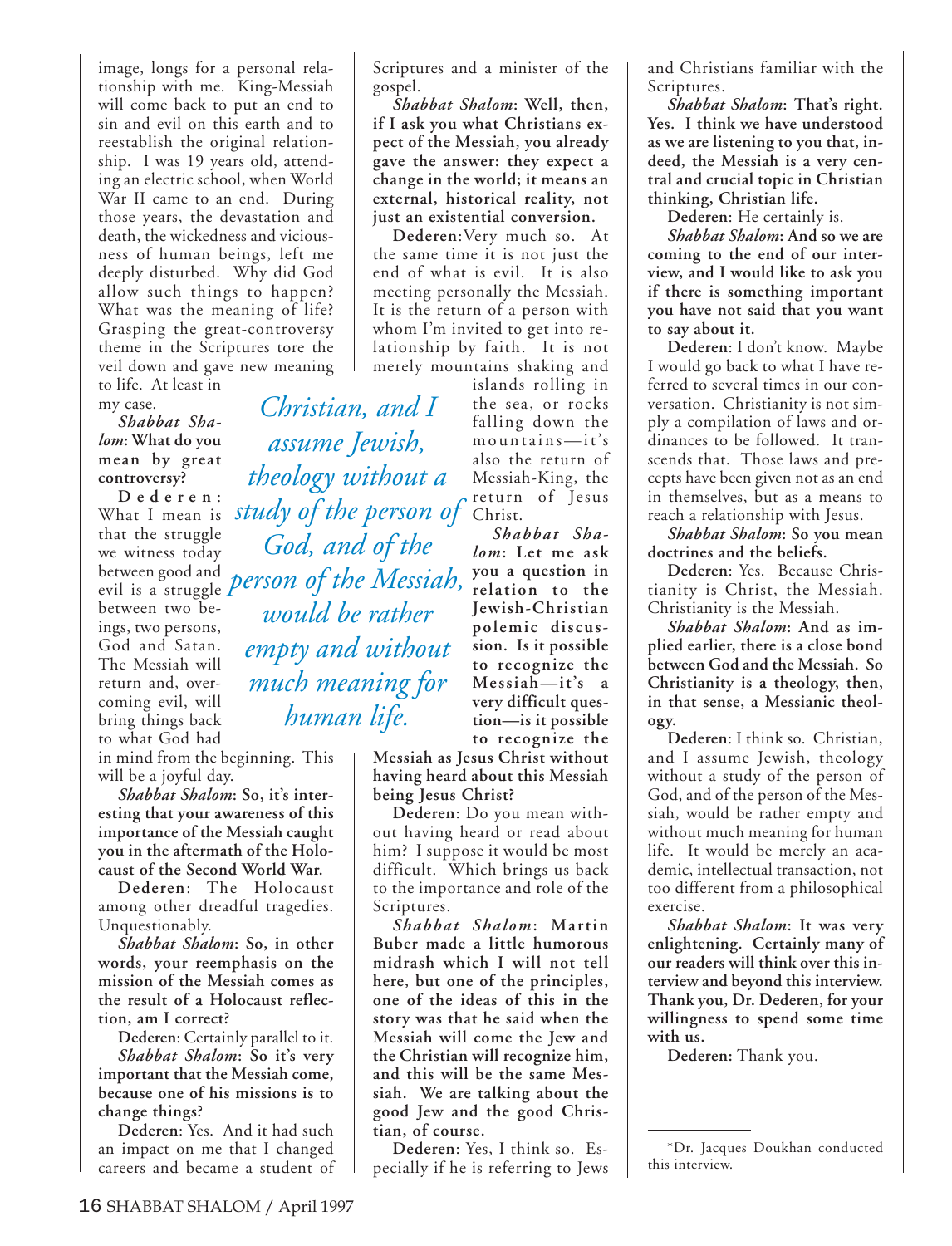## Hebrew Scriptures

# Jesus, A Jewish Messiah?

Jacques B. Doukhan, D.H.L., Th.D.

*Can we be Jewish and believe in Jesus? Can we be Christians and reject the Jewish roots of Jesus?*

ince the schism which split Judaism, producing the church and the synaince the schism<br>which split Juda-<br>ism, producing the<br>church and the syna-<br>gogue, Jesus has become the<br>Messiah venerated by Chris-Messiah venerated by Christians and abhorred by Jews. Christians accuse the Jews of having rejected him while the Jews accuse Christians of having forged him; the very name of Jesus would become synonymous with blasphemy and betrayal. Jesus could not be the Messiah simply because he was the Messiah of the Christians.

But are these accusations and assumptions really justified? Are the Christians correct when they accuse the Jews to have rejected and even killed Jesus? Are the Jews right when they assume that Jesus is the Messiah only for the Chris-

*The great majority of Jews (and in certain places their totality) had recognized Jesus as their Messiah.*

tians? Today, we do not dare to address such divisive and confrontational issues. To be sure, these questions were too much abused and distorted in phony Jewish-Christian dialogues. Yet this should not prevent us from the consultation of the evidences, for they may lead to interesting and quite surprising conclusions.

### **A Recognized Messiah**

If we believe the story told by the Gospels and the New Testament book of Acts, when Jesus came into Galilee and Judea, he was listened to, acclaimed and followed by Jewish crowds. "Then Jesus returned in the power of the Spirit to Galilee, and news of Him went out through all the surrounding region. And He taught in their synagogues, being glorified by all" (Luke 4:14, 15).1 "Then He arose from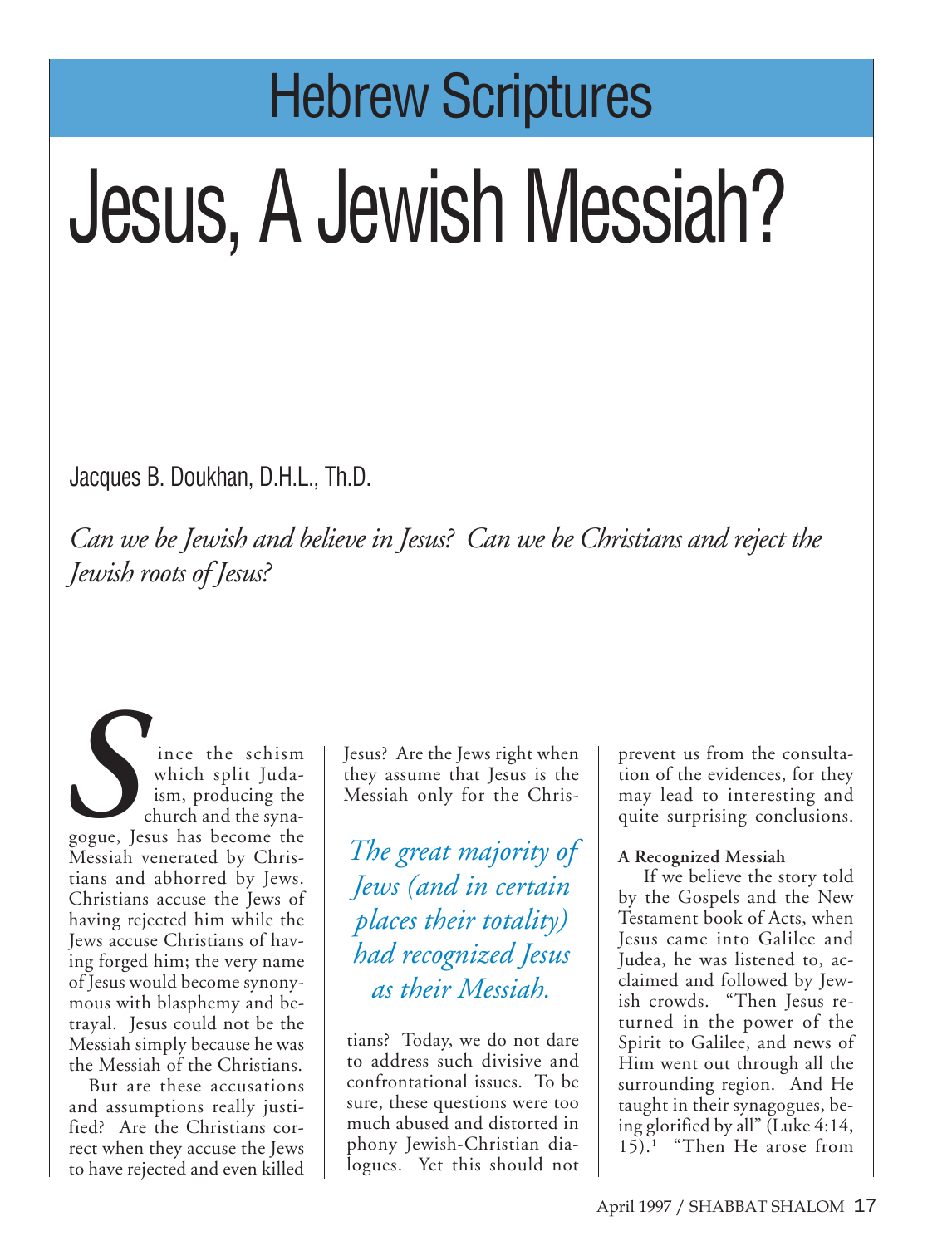there and came to the region of Judea by the other side of the Jordan. And the people gathered to Him again, and as He was accustomed, He taught

them again" (Mark 10:1). "For all the people were very attentive to hear Him" Jesus' popularity lasted until the very end. Just before the

fateful Passover which would see Jesus being taken away, Luke reports as a final note, as if forever marking the memory of his passage in Israel: "Then early in the morning all the people came to Him in the temple to hear Him" (Luke 21:38). Jesus' popularity was such that his judgment was done expeditiously and at night (Matthew 26:31; 27:1).

*of Jesus by the Jews]*

*ever happened."*

After Jesus' death the book of Acts talks about the presence of numerous disciples. On the day of Pentecost 3,000 disciples could be counted in Jerusalem (Acts 2:41), then later the number would swell to 5,000 men plus women and children (Acts 4:4). Shortly thereafter, the book notes that: "And believers were increasingly added to the Lord, multitudes of both men and women" (Acts 5:14). The term "multitudes" is then used to designate those that came "from the surrounding cities to Jerusalem" (Acts 5:16). Later, the book of Acts notes again

that "the number of the disciples multiplied" (Acts 6:7).

Based upon the figures given in the book of Acts and other historical information, scholars

(Luke 19:48). faith was around *that this [the rejection* estimate that at<br>the time of time of Stephen's death the number of good reason to doubt Jewish converts to the Christian 25,000.2 Even after Stephen's stoning and the ensuing persecution, *Jules Isaac concludes: "The Gospels give us*

the number never ceased to increase. The story of Acts is regularly punctuated by the same recurrent observation, noting the always increasing success of the gospel among Jews (Acts 8:5-12; 9:31, 35, 43; 11:20-21; 14:1; 16:5; 19:9, 20, etc.). At the end of Acts, the brethren of Jerusalem are glad to count in Palestine "many myriads of Jews . . . who have believed" (21:20). We know that the Greek word "myriad" used here actually means 10,000. Therefore, we can very easily estimate that the number of Christian Jews had exceeded at least three times 10,000. This represents more than half the number of inhabitants of Jerusalem at that time. This signifies that the great majority of Jews (and in certain places their totality) had recognized Jesus as their Messiah.

Therefore, we can say both that the Christians contending that the Jews failed to recognize Jesus and that the Jews who

*Christians were very much within a Jewish framework when they identified Jesus, the Messiah of Israel, their Messiah as: "The Lamb of God who takes away the sin of the world!"*

think they had all the reasons to reject him are wrong. The historian Jules Isaac would have a good reason to note his embarrassment: "With rare exceptions, wherever Jesus went the Jewish people took him to their hearts, as the Gospels testify. Did they, at a given moment, suddenly turn against him? This is a notion which has yet to be proved."3 Later in his demonstration, Jules Isaac concludes: "The Gospels give us good reason to doubt that this [the rejection of Jesus by the Jews] ever happened."4

### **A Predicted Messiah**

Actually, this Jewish welcome should not be surprising. Since the beginning, the Gospels present Jesus' coming as the ultimate fulfillment of the lasting hope of Israel.

First, *the time* was ripe. In Jesus' time, there was a strong expectation for a Messiah. This is known not only through the testimony of the Gospels and the historians of the time but also through the Dead Sea Scrolls, which show that the Jews oppressed under the Roman yoke were expecting the Messiah to come soon.

By consulting the Scriptures, particularly the prophecy of the 70 weeks found in Daniel 9, they could easily conclude that the time had come.<sup>5</sup> This passage in Daniel is the only one which speaks directly and absolutely about the Messiah and also indicates chronologically when he should come. "From the time when the word was announced that Jerusalem will be built again to the Messiah, the Prince, there are seven weeks and 62 weeks" (Daniel 9:25, literal translation). Two landmarks are given here which allow us to situate this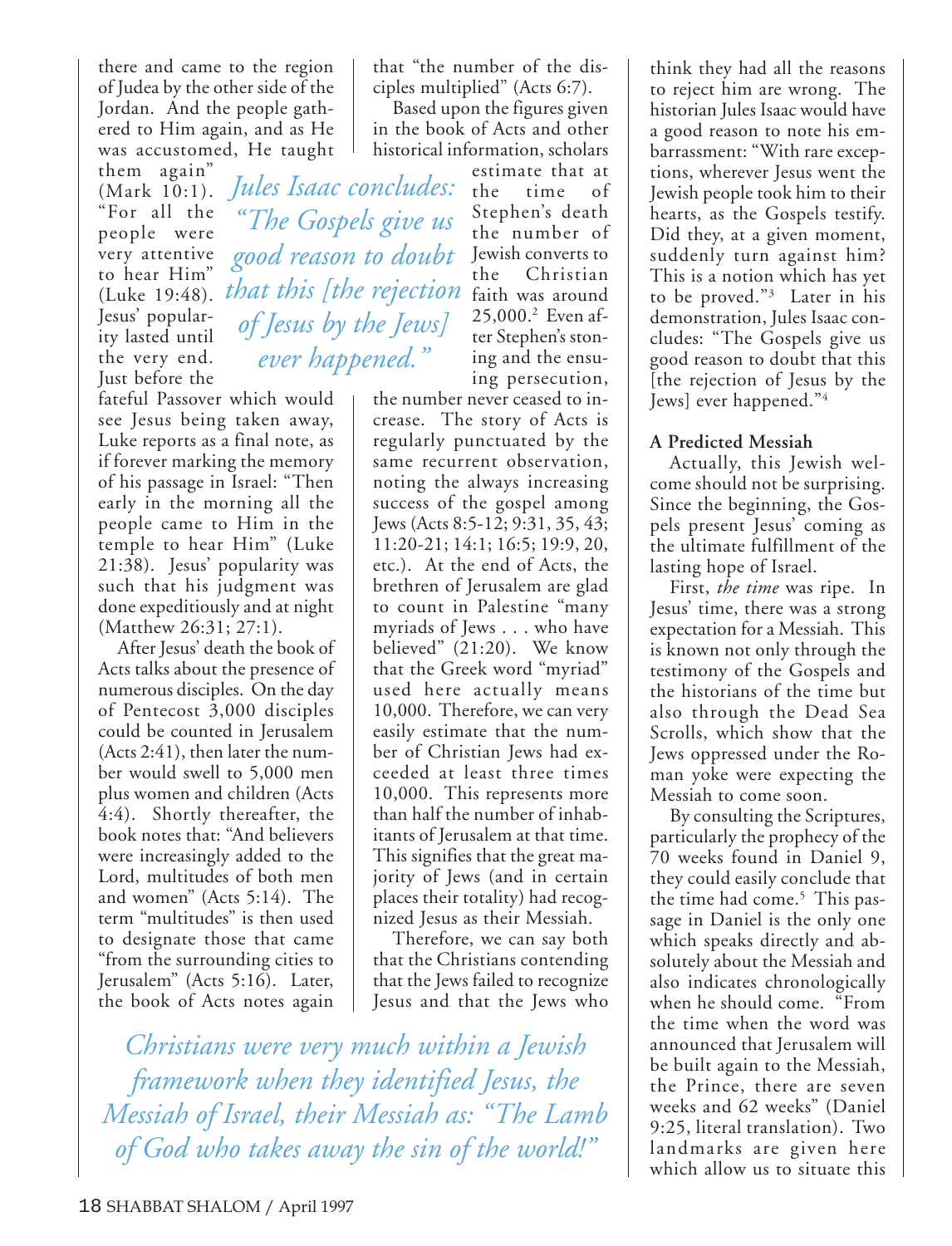event in history:

1. The word that announces the reconstruction of Jerusalem. This refers to Artaxerxes' decree in 457 B.C.E. This was the third and last of such decrees (following those of Cyrus and Darius, see Ezra 6:14). This decree was the decisive one and the only one to be followed by a blessing (Ezra 7:27- 28).

2. The subsequent time period of 69 weeks (7 plus 62) which, in the prophetic context

*The fact that Jesus is the only Jewish Messiah that we still talk about, the only one to have exceeded the frontiers of space and time, constitutes an interesting fact which merits consideration.*

of Daniel and according to the most authoritative and ancient Jewish interpretations like those of Saadia Gaon, Rashi, and even Ibn Ezra,<sup>6</sup> must be understood as weeks of years. This period of time comes out to be 69 times 7 equals 483 years long.

This means that the coming of the Messiah was predicted to occur 483 years after 457 B.C.E. which brings us to the 27th year of our era. It is superfluous to remind ourselves that this date coincides with the appearance on history's stage of Jesus of Nazareth as he began his messianic ministry to the people of Israel (Luke 3:21- 23). This is also the year when

Jesus introduces himself as the anointed Messiah, the one that fulfills the prophecy:

As His custom was, He went into the synagogue on the Sabbath day, and stood up to read. And He was handed the book of the prophet Isaiah. And when He had opened the book, He found the place where it was written: "The Spirit of the Lord is upon Me, because He has anointed Me to preach the gospel to the poor. He has sent Me to heal the brokenhearted, to preach deliverance to the captives and recovery of sight to the blind, to set at liberty those who are oppressed, to preach the acceptable year of the Lord." Then He closed the book, and gave it back to the attendant and sat down. . . . And He began to say to them, "Today this Scripture is fulfilled" (Luke 4:16-21).

Jesus here identifies himself as the Messiah awaited by all. His numerous miracles, his exemplary and extraordinary life, his exaltation of the *Torah*, and his teaching being so deeply rooted in the Hebrew Scriptures, confirm it. This is the response that he gave to John's disciples when they came to him in order to inquire whether he was indeed the Messiah announced by the prophets: "Jesus answered and said to them, 'Go and tell John the things which you hear and see: the blind receive their sight and the lame walk; the lepers are cleansed and the deaf hear; the dead are raised up and the poor have the gospel preached to them'" (Matthew 11:4, 5).

Even Jesus' *death* carried a special meaning; it was understood in relation to the sacrifices offered on the altar of the Temple. Indeed, this interpretation was already indicated in the promise of the first pages of Genesis. In the very heart of the curse that follows the fall of Adam and Eve, God sows a word of hope. Someone born from the seed of the woman would crush the head of the Serpent, the archetype of evil, while being at the same time hit at the heel (Genesis 3:15).

The principle of salvation through sacrifice is here suggested. It is not an accident that right after the curse, God makes this symbol concrete through the clothes of skin (Genesis 3:21). In a dramatic gesture, God comes down and Himself cuts garments for Adam and Eve. For that purpose, God does not choose linen or cotton or another vegetative material. He chooses the animal. A specification that implies the death of the animal, the first death, the first sacrifice designed to relieve Adam and Eve from their feelings of shame, to help them survive before God, before themselves. The function of the sacrifice was then to point to the future event of messianic salvation.

It would be an error to try to interpret Israel's sacrifices from a magical perspective. They were not a simple ritual gesture meant to appease an angry God. We are also in the wrong if we attempt to interpret them from a psychoanalytical perspective, as a transference device allowing repressed violence to be expressed. In biblical thinking, the salvation process does not move upwards from the human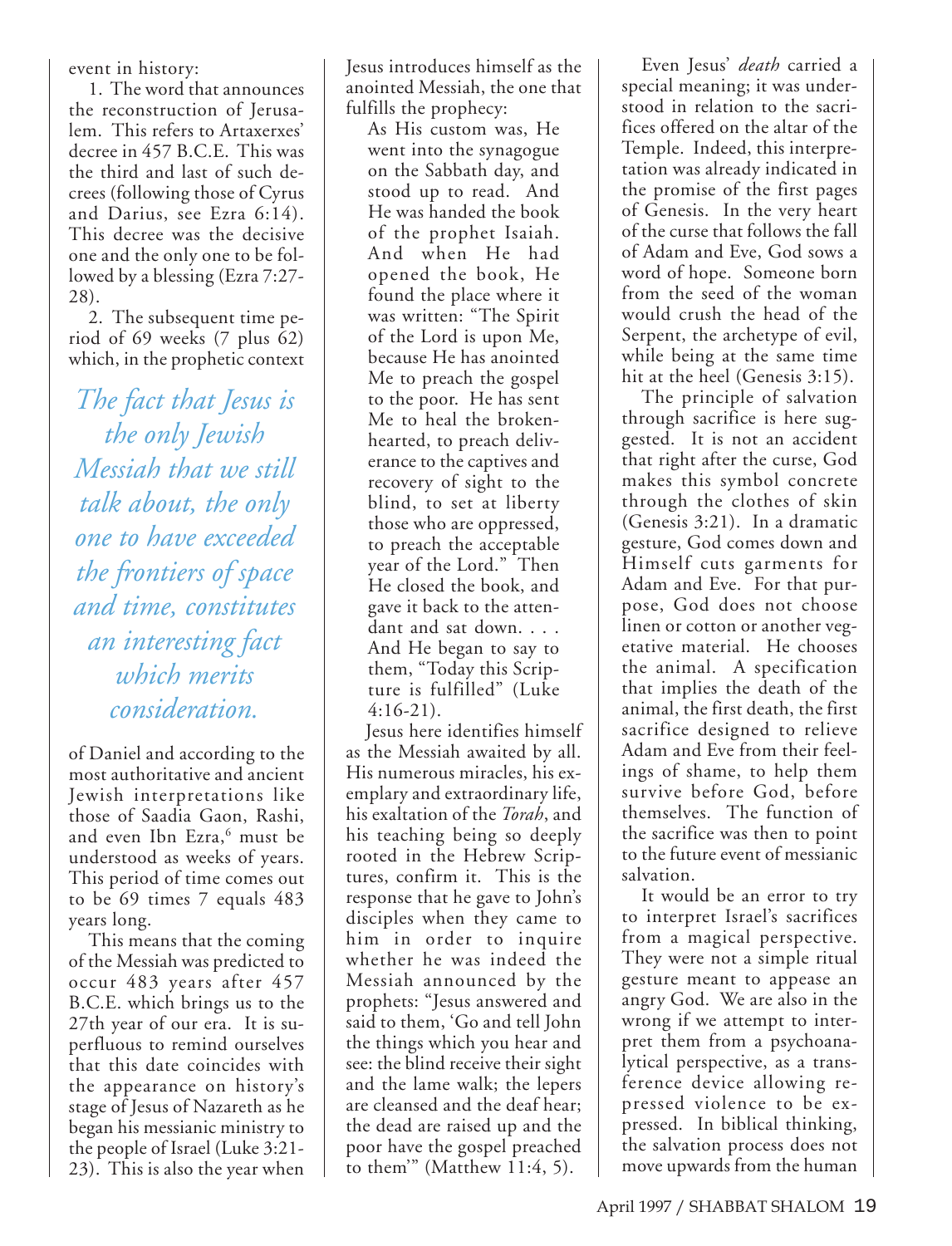sphere to the divine, but on the contrary downwards from God to mankind. In that perspective, the institution of the sacrifices should be understood along the lines of Yehezkel Kauffman's demonstration, as a symbol of the divine move-

ment towards humans, as humans of the *hesed* (grace) of God.7 Hebrew thought is events-centered. In the Bible, the sacrifices are part of the covenant ceremony through which God binds Himself for the

*By rejecting the law and oppressing the Jewish nation in the name of Jesus, we can say that probably Christianity has sacrificed a great deal of its own identity.*

future and promises hope (Genesis 8:20-22; Genesis 15; Exodus 12:22, 23). The sacrifice therefore is not magical nor psychological in nature but is a sign announcing an event to come. Hope in Hebrew is essentially of a historical nature.

It is therefore not surprising that Isaiah 53 uses a reference to the Levite sacrifice in order to describe the coming of the Messiah, savior of Israel and humanity: "Surely He has borne our griefs . . . But He was wounded for our transgressions, . . . as a lamb to the slaughter, . . . His soul an offering for sin, . . . for He shall bear their iniquities" (Isaiah 53:4-7, 10, 11).

A passage in the Midrash alludes to a tradition according to which, because of Isaiah 53:4, the Messiah was to call himself a leper: "The masters [Rabbana] have said that the leper of the school of the Rabbi . . . is his name, for it has been said: 'He has borne our diseases and he has borne our suf-

*Tsidkenu*], though we are Thy forebears, Thou art greater than we because Thou didst bear the burden of our children's sins, and our great oppressions have fallen upon Thee. . . . Among the peoples of the world Thou didst bring only derision and mockery to Israel. . . . Thy skin did shrink, and

Thy body did become dry as wood; Thine eyes were hollowed by fasting, and Thy strength became like fragmented pottery—all that came to pass because of the sins of our children."9

ferings, and we have considered him as a leper, smitten by God and humbled.'"8 A characteristic invocation in the Midrash refers to this same text: "Messiah of our justice [*Mashiach*

We can also recognize a similar correlation in the wording of the prophecy of the 70 weeks which links the coming of the Messiah and the atonement of sin (Daniel 9:24). This process was directly tied into the ritual of the sacrifices (Leviticus 4-7; 17:11). This affinity has also caught the eye of the rabbis of the Talmud: "R. Eleazar in the name of R. Josei: 'it is a halakha [a principle] regarding the Messiah'; Abbai answered him: 'we then do not need to teach all the sacrifices because it is a halakha which concerns the messianic era."<sup>10</sup>

Therefore Christians were very much within a Jewish framework when they identified Jesus, the Messiah of Israel, their Messiah as: "The Lamb of God who takes away the sin of the world!" (John 1:29; cf. 1 Corinthians 5:7; Apocalypse 5:6, 9; Hebrews 9:28; etc.).

He had come at the fullness of time and in the appropriate manner as was announced by the prophecy and symbolized by the sacrifices at the Temple. It is noteworthy that this is the only Messiah of history who so consistently has been related to the prophetic statements of the Hebrew Bible concerning the Messiah. Jewish scholar Schonfield boldly recognizes: "It is needful to emphasize that neither before nor since Jesus has there been anyone whose experiences from first to last have been so pin-pointed as tallying with what were held to be prophetic intimations concerning the Messiah."11 Indeed, Jesus of Nazareth was recognized by many Jews, maybe even the majority of his contemporary Jews, as the Messiah that they had been awaiting. Certainly this historical fact does not prove in an absolute manner his messianic identity, but it does show that the events which had just occurred had won the Jewish people over.

#### **A Messiah Who Has Survived**

There were a great number of Messiahs in Israel's history. From Bar-Kokhba to Shabbathai Tzevi, and nowadays to Rabbi Schneerson, a multitude of Messiahs drew crowds to themselves. Yet history does not retain them as Messiahs anymore. Each movement was a short-lived flame which did not extend its light beyond the space and time of those Messiahs. The fact that Jesus is the only Jewish Messiah that we still talk about, the only one to have exceeded the frontiers of space and time, constitutes an inter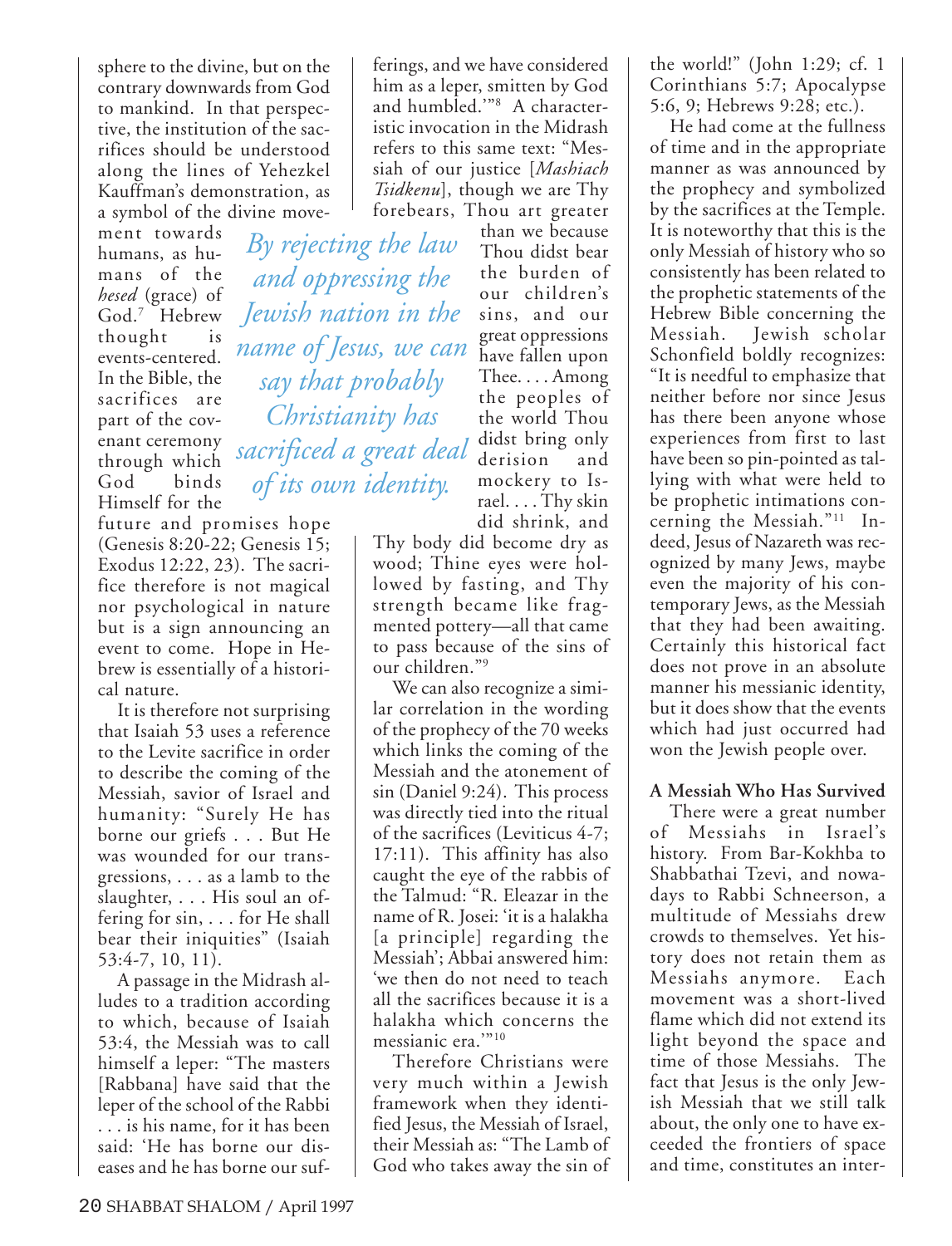esting fact which merits consideration. We can recall here the point made by the Pharisee Raban Gamaliel, disciple of the great Hillel, who made reference to the Messiahs of his time in order to set a quality standard: "If this plan or this work is of men, it will come to nothing; but if it is of God, you cannot overthrow it" (Acts 5:38, 39). Gamaliel called upon an old rabbinical principle, traces of which can also be found in a proverb pronounced by Johanan, a sandal maker of the twelfth century: "Any community that is inspired from heaven will establish itself but what is not inspired from heaven will not."<sup>12</sup>

To the question we asked at the beginning, whether a Jew could believe in Jesus as the Messiah, we can therefore without any doubt answer with a yes. This can be done at least for three reasons:

1. Jesus was recognized as the Messiah by the majority of Jews of his time.

2. Jesus' identity as the Messiah is based upon holy Scriptures and fits Jewish tradition perfectly.

3. Jesus is the only Jewish Messiah to have survived and outgrown his respective space and time.

The belief in Jesus as the Messiah is therefore not incompatible with the Jewish identity. The reason for its rejection during the better part of the past 2,000 years is therefore to be sought outside Judaism and more precisely in regards to Christianity. According to Jules Isaac, it is the rejection of the law by Christians which prompted the rejection of Jesus by the Jews. "The Jewish rejection of Christ was triggered by the Christian rejection

of the Law. . . . The rejection of the Law was enough: to ask of the Jewish people that they accept this rejection . . . was like asking them to tear out their heart. History records no example of such a collective suicide."13

On the other hand, Albert Memmi suggests that the Jewish resistance to the Christian message is a natural reaction to the Christian anti-Semitism:

I was telling to my school comrades the story of a Jesus that betrayed his people and his religion . . . But also I had just received, because of him, a serious beating in a small church situated in a mountain town. For 2,000 years Jesus has represented for Jews the continual pretext of a continual beating they received, a drubbing in which they often found death. $14$ ... When you are oppressed you cannot completely accept the customs and values of your oppressor, unless you abandon all pride and trample upon your own heart. And this rejection may occur despite the fact that those customs and values may be beautiful in themselves and even superior to one's own.15

In other words, Christianity, whose goal was to witness for the Messiah to the world and primarily to the Jews, has become, through Christians' abandoning of the law and their rejection of Jews, the main obstacle to their acceptance. Furthermore, by rejecting the law and oppressing the Jewish nation in the name of Jesus, we can say that probably

Christianity has sacrificed a great deal of its own identity.

If we can be Jewish and accept Jesus, how could we be Christians and reject the roots which have nourished Jesus? Paradoxically, with regards to Jesus, it is not so much the Jewish identity which should be questioned as the Christian one.

<sup>1</sup>All biblical quotations are from the New King James version unless otherwise noted.

2 Richard L. H. Lenski, *The Interpretation of the Acts of the Apostles* (Minneapolis: Augsburg Publishing House, 1961), p. 311.

3 Jules Isaac, *Jesus and Israel* (New York: Holt, Rinehart and Winston, 1971), p. 101.

4 Ibid., p. 132.

5 This Jewish consciousness of the plenitude of time is most powerfully exhibited by the Essenes. See William H. Shea, *Selected Studies on Prophetic Interpretation*, Daniel and Revelation Committee Series, vol. 1 (Washington, DC: Review and Herald Publishing Association, 1982), pp. 89-93.

6 See *Miqraoth Gdoloth*, ad loc.

7 *Toledot haemunah hayisraelit*, vol. 3, book 1, p. 80 (cf. pp. 443, 444).

8 *Sanhedrin* 98b.

9 *Pesiqta Rabbati*, *Pisqa* 37.

<sup>10</sup>*Zebahim* 44b, *Sanhedrin* 51b.

11H. J. Schonfield, *The Passover Plot. A New Interpretation of the Life and Death of Jesus* (New York: Bernard Geis, 1966), p. 36; quoted in Donald A. Hagner, *The Jewish Reclamation of Jesus* (Grand Rapids: Academie Books, 1984), p. 248, n. 93.

<sup>12</sup>*Pirqe Aboth* IV:14.

13Jules Isaac, *Genèse de l'Antisémitisme* (Paris: Calmann-Lévy, 1956), p. 147; as translated in Jacques Doukhan, *Drinking at the Sources: An appeal to the Jew and the Christian to Note Their Common Beginnings* (Mountain View, CA: Pacific Press Publishing Association, 1981), p.

<sup>14</sup>Albert Memmi, *La libération du juif* (Paris: Petite Bibliothèque Payot, 1972), p. 215.

15Ibid., p. 71.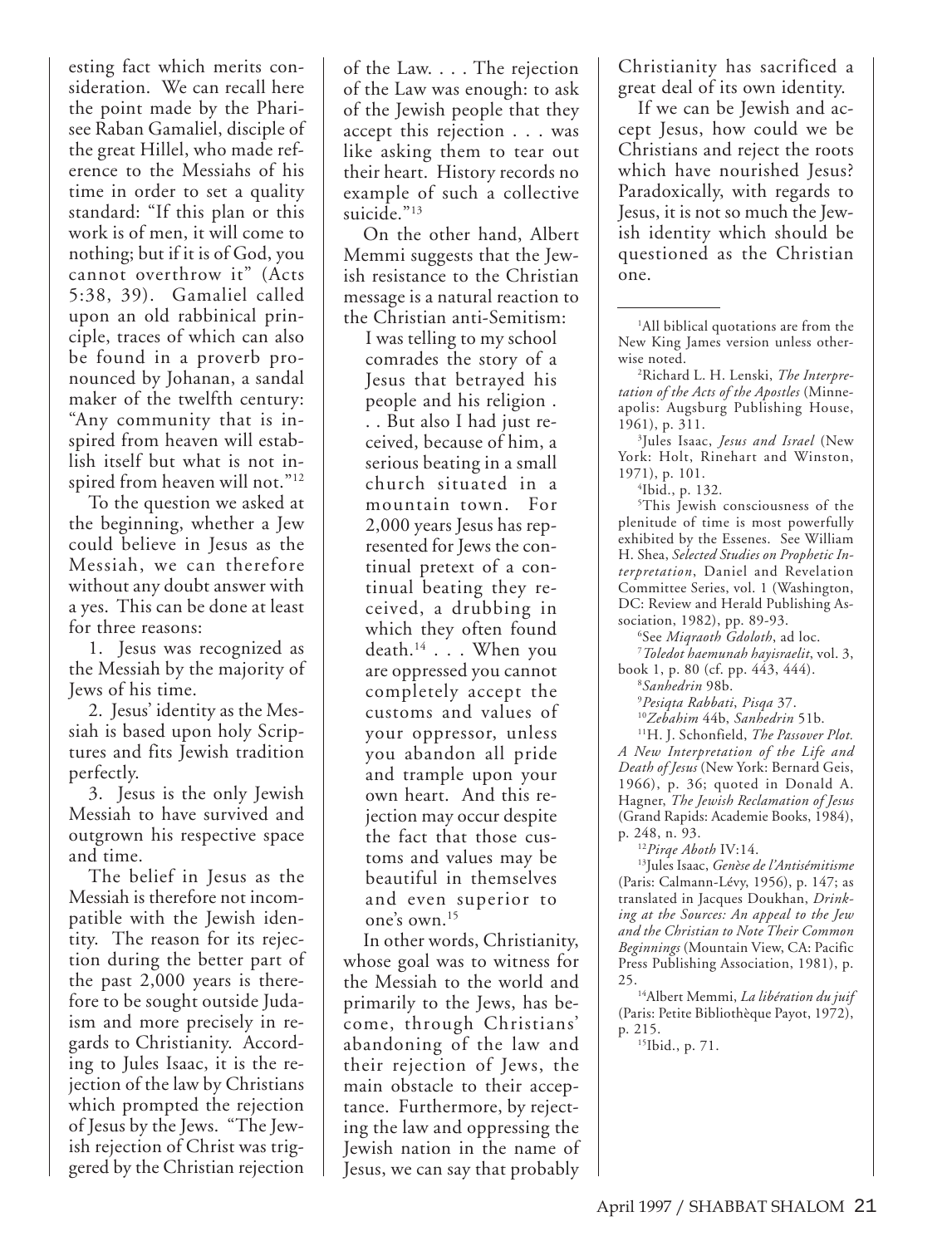## Roots

# The Messiah in Late Judaism



Robert M. Johnston, Ph.D. Professor of New Testament and Christian Origins

*How it came to pass that in the first century C.E. everyone was expecting the Messiah.*

n Matthew 22:42, Yeshua poses a question to the Pharisaic scholars: "What do you think of the Messiah? Whose son is he?"<sup>1</sup> The scholars answer right off, "The son of David," but the question had been presented in such a way as to suggest that there yet could be some debate about it. When this discussion took place, a Jewish tradition that had been long in forming was just coming to maturity. *I* Matthew 22:42,<br> *I* Testament as either *Messias* (a<br> *I* Yeshua poses a question<br>
to the Pharisaic schol-<br>
ars: "What do you "anointed," but especially a cer-<br>
think of the Messiah? Whose<br>
son is be?" The scholars and

"Messiah" is the Anglicized form of Hebrew *mashiach*, which is rendered in the Greek transliteration) or *Christos* (a translation). It means "anointed," but especially a certain person who is anointed. In ancient Israel a person was made king not by coronation, but by anointing—pouring oil on his head.2 Priests were also anointed, but the expression is used far more frequently of kings.3 This expression was really only one of several that were used to refer to the great hope of Israel.

The time of David was regarded as the Golden Age of Israel, a time long past but longed for. The Jewish people believed that the Lord is in control of history and that He will restore the fortunes of Israel in a glorious new Golden Age, the Kingdom of God. What made this hope vivid and poignant was that it contrasted so dramatically with their actual situation. They had been given over into the hands of sinners or alternately of their enemies. They were humiliated; they were suffering. Already in Psalm 72 there is a prayer that there may be a king's son who will "judge your people with righteousness, and your poor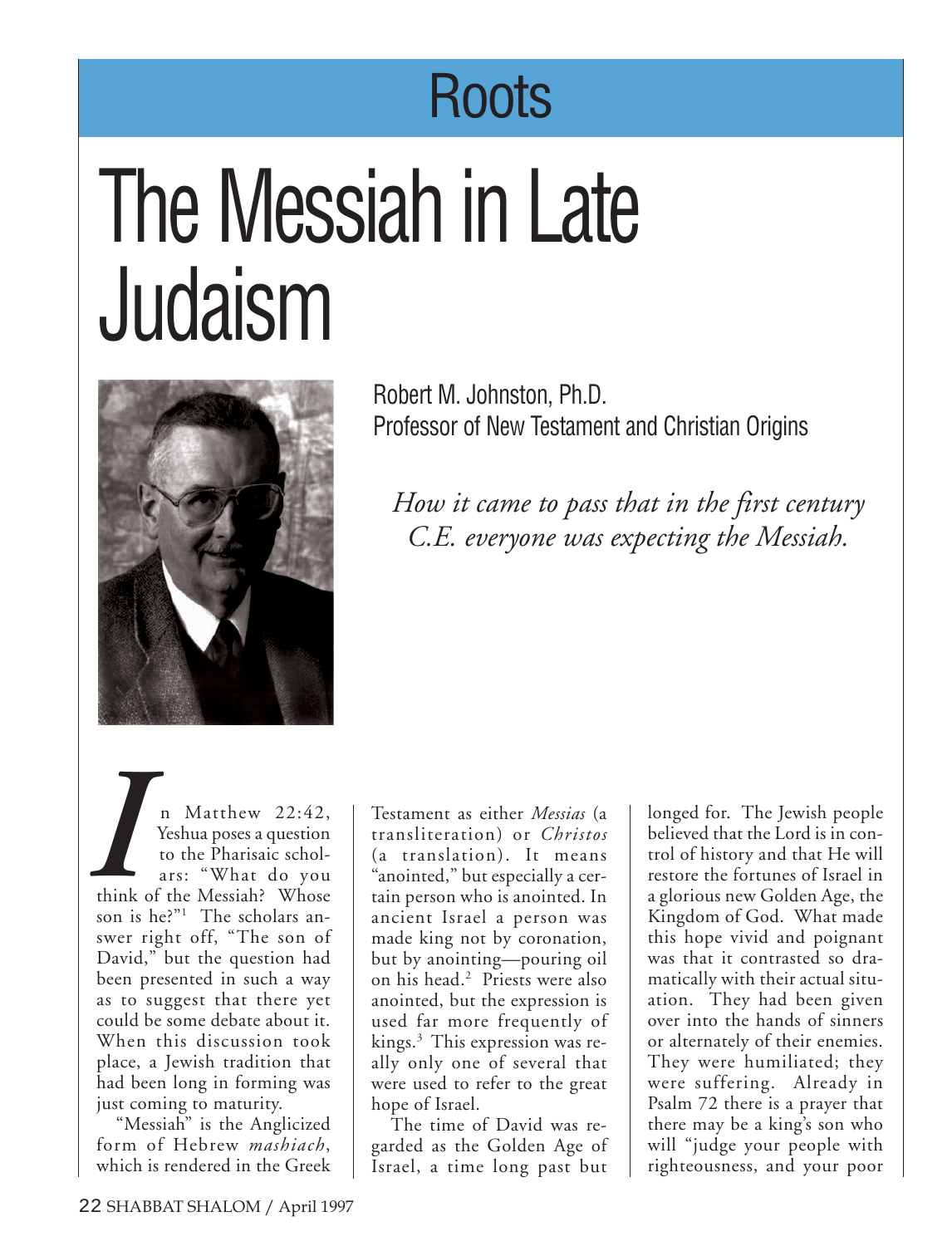with justice" and "crush the oppressor," a king who will have dominion over the heathen. For to tell the truth, even most of Israel's own kings came far short of the ideal. But even worse, they were often under the heel of heathen conquerors.

The prophets foretold that there would be a dramatic reversal of Israel's fortunes, a great time when Israel would be gathered and restored in a kingdom of peace, justice, brotherhood, and righteousness.<sup>4</sup> This new Golden Age would be associated with a righteous king who was variously referred to as the son of David, the Branch (or Shoot), and the Messiah.<sup>5</sup> As time went on, this figure was

*"Messiah" is the Anglicized form of Hebrew* mashiach, *which is rendered in the Greek Testament as either* Messias *(a transliteration) or* Christos *(a translation).*

viewed by the seers in ever more glorious light. Embodying in his own person the nation of Israel, he was the Son of Man in Daniel 7:13-14. The Targum of Isaiah even identifies him with the Suffering Servant pictured in the last part of Isaiah.

Called by various titles, this Messianic figure and the fulfillment of the Messianic hope were subject to diverse expectations that were often disappointed. After the return from Babylonian exile, some looked to Zerubbabel to fulfill the role. He was a descendant of David, and the Persian king appointed him governor of Judæa. But it was folly to suppose that he could challenge the might of the Persian Empire.

The Persians were followed by Greeks, and the Greeks by Romans. A work dated from the last decades before the Common Era (Psalms of Solomon, chapter 17) hymns the expected Son of David, who would rule in righteousness, restore Israel, defeat enemies, and be empowered by the Holy Spirit. He is pictured as a mortal man, but larger than life and sinless. Significantly, the hymn concludes with the declaration, "The Lord Himself is our King for ever and ever."

The people of the Qumran community, who produced the Dead Sea Scrolls, also had a lively hope in this future righteous king. He would be the Messiah, but lower in rank than the priests. One passage in the Scrolls (Rule of the Community 9.11) seems to speak of two Messiahs, "the Messiahs of Aaron and Israel"—a priestly Messiah and a royal Messiah.

Other literature produced in the first century C.E. describes a Messianic figure, either priestly or royal, but at the same time affirms that the coming kingdom will by ruled by God Himself.6 A work called 2 Esdras (chapters 11-12, 13) identified the Messiah with the Son of Man (see Daniel 7), who will die but then be resurrected.

All these lines of thought and

expectations converged in the first century of the Common Era to produce fervent anticipation and heightened hopes that were too often dashed to pieces. There arose many false Messiahs and impatient men who thought to bring in the reign of God by violence. Such was Judas the Galilean and his father Hezekiah, and his descendant Menahem. Such was a man named Theudas, and an unnamed Jew who haled from Egypt, and no doubt many others whose names are now forgotten. The Romans crushed them all. Early in the second century, the great Rabbi Akiva hailed Bar Kokhba as the longawaited Messiah, but both were killed by the Romans. Untold thousands of the people perished in the rebellions sparked by all these men.

The hopes were only intensified by the difficulty of the situation and the seeming improbability of their fulfillment, for had not Daniel the prophet predicted: "There shall be a time of anguish, such as has never occurred since nations first came into existence. But at that time your people shall be delivered, everyone who is found written in the book" (Daniel 12:1)? The present troubles were but the "birthpangs of the Messiah"! The Messianic expectations were white-hot in the first century of the Common Era also partly because of calculations based on the time prophecies of the book of Daniel. Evidence

*The Messianic expectations were white-hot in the first century of the Common Era also partly because of calculations based on the time prophecies of the book of Daniel.*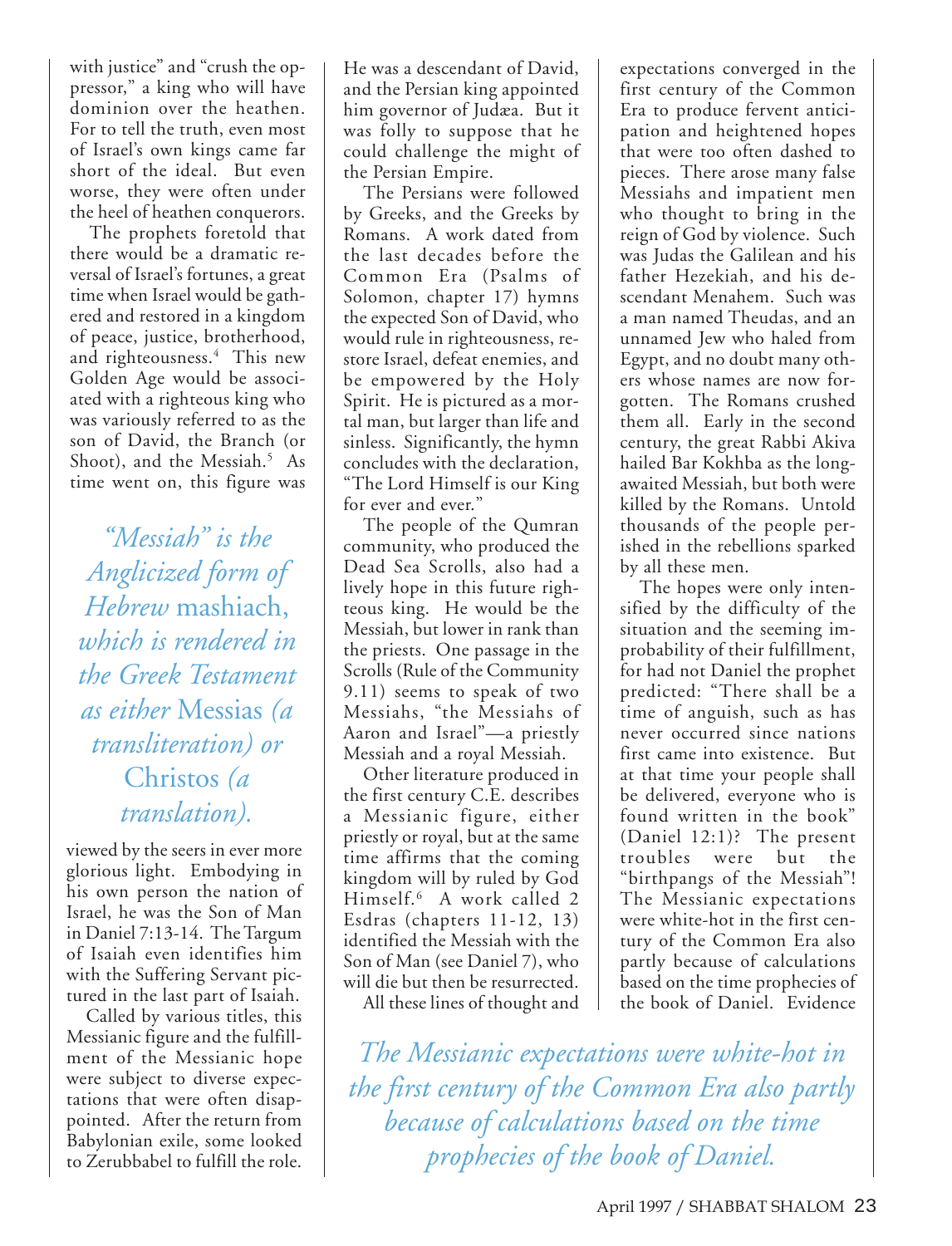### *Rabbi Johanan: "The son of David will come only in a generation that is either altogether righteous or altogether wicked"!*

for this conclusion comes from an unexpected source: the Babylonian Talmud.

In a celebrated passage beginning near the end of Bavli Sanhedrin 96b<sup>7</sup> we find remarkable speculations about eschatology (the end of time). They are remarkable because the Rabbis who produced the Talmud were not keen on Apocalyptic ideas, which had only produced disaster in the past, as far as they could see. They did not want to give aid and comfort to another Bar Kokhba. And then, there was the matter of Yeshua and the claims of his followers. The presence of this passage in the Talmud, then, is exceptional, and it probably represents the tip of an iceberg. It is the meager remnant of a widespread way of thinking that was common in the age of the Tannaim. And since the Rabbis had long since put eschatology on the back burner, it must come down from an earlier age.

It begins with an allusion to Daniel 7:13, for it identifies the Messiah with "Bar Nafle"—a Greco-Aramaic expression meaning "Son of the Clouds." Then follows a long discussion of the "Messianic woes," the troubles that will precede the coming of the Messiah, which will occur when it is not expected. The unexpectedness of the coming of the Messiah is insisted upon by Rabbi Zera in opposition to scholars who were calculating the time of the Messiah's coming (97a). Examples of such calculations are then presented. One method is based on the "Cosmic Week" six millennia of history followed by a sabbatical millennium. Another counts the number of Jubilees. Yet another relies on the prophecies of Daniel (specifically that in Daniel 7:27), or of Haggai, or the Psalms. But all this is interrupted by the dictum of Rabbi Samuel ben Nahmani in the name of Rabbi Jonathan: "Blasted be the bones of those who calculate the end. For they would say, since the predetermined time has arrived, and yet he has not come, he will never come."

The importance of such calculations in the first century is hinted at by some of the language of the New Testament. The Gospel of Mark thus summarizes the message of Yeshua when he began his preaching ministry in Galilee: "*The time is fulfilled*, and the kingdom of God has come near; repent, and believe in the good news" (Mark 1:15). Paul said, "But *when the fullness of time had come*, God sent his Son, born of a woman" (Galatians 4:4).

Our Talmudic passage transits from the question of *when* the Messiah will come to that of the necessary preconditions. "Rab said: All the predestined dates have passed, and the matter depends only on repentance and good deeds." There follows a debate by Tannaim. Eliezer ben Hyrcanus argues that the coming of the Messiah can be hastened by repentance, while Joshua ben Hananiah insists that all depends on the sovereign purpose of God, and human beings can do nothing to hasten or delay it.

Perhaps the most astute remark is credited to Rabbi Johanan: "The son of David will come only in a generation that is either altogether righteous or altogether wicked"!

The Messianic hope in late Judaism, then, was an object of keen interest and the subject of considerable debate. As to Yeshua's question, "What do you think of the Messiah?," early Christians had their own answer.

3 The noun *mashiach* occurs 39 times in the Tanach. Of these occurrences about 27 refer to a king, 6 to a priest, 2 to patriarchs, and the rest to various others (people, Cyrus, Saul's shield).

4 See passages such as Amos 9, Isaiah 11, and Hosea 3.

5 Some of the passages that speak of this ideal king and his reign are Isaiah 11:1-7; Jeremiah 23:5-6; Ezekiel 34:20- 31 and chapter 37; Micah 5; and Zechariah 9:9-10.

6 See, for example, the Testament of Daniel 5:10-13.

7 Quotations are taken from translation in the Soncino edition of the Babylonian Talmud, except that some of the supplied words (those placed by the translator in square brackets) are sometimes omitted here.

<sup>1</sup> All biblical quotations are taken from the New Revised Standard Version (NRSV).

<sup>2</sup> See, for example, 1 Samuel 10:1; 16:1, 12-13.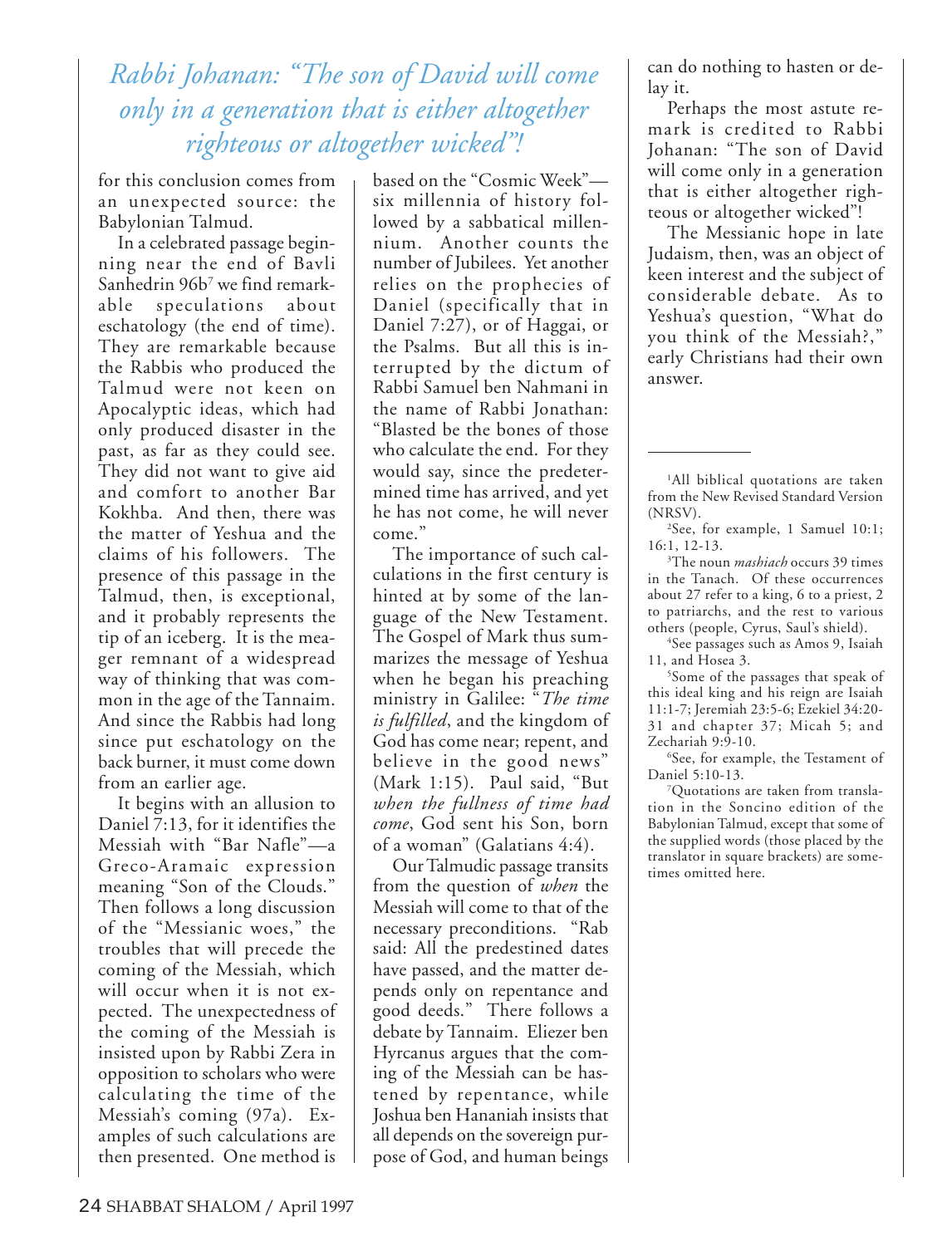## The Corner of Beauty

# A Dramatic Encounter

### A. Hadas

### *Moses and Jesus*

*In dream I saw two Jews that met by chance, One old, stern-eyed, deep-browed, yet garlanded With living light of love around his head, The other young, with sweet seraphic glance. Around went on the Town's satanic dance, Hunger a-piping while at heart he bled. Shalom Aleichem mournfully each said, Nor eyed the other straight but looked askance.*

*Sudden from Church out rolled an organ hymn, From Synagogue a loudly chanted air, Each with its Prophet's high acclaim instinct. Then for the first time met their eyes, swift-linked In one strange, silent, piteous gaze, and dim With bitter tears of agonized despair.*

srael Zangwill (1864- 1926), born in London of a poor Russian family, was a child of two worlds. Embracing both the broadness of secularism and the depth of Judaism, he became the product, although not the synthesis, of two irreconcilable dualities. This unresolved tension is the essence of Zangwill's work from whence comes his art of unblemished twofold description void of preconceived ideas. **I**<br>
was a c<br>
bracin

This poem, taken from *Dreamers of the Ghetto*<sup>1</sup> —a series of sketches of Diaspora characters torn between their heritage and acquired notions of modernism—is imbued with dualities, some antagonistic, some parallel, some interwoven, though never united and never resolved.

#### **The Old Man and the Boy**

The meeting is by chance, it was not to be, it is not to be; the eyes do not meet, weighed down by some mysterious burden. They seem related only in essence—in the aura of goodness

*A macabre setting of interplay between life and death, in which the two men seem strangely out of place.*

they emanate, and in their common Jewish origin—though not in expression. One well-encrusted in earthly concerns, bearing the weight of ages, features carved by the fingers of suffering, his eyes reflecting a concern with Justice. The other, of an almost otherworldly aura, the idealism of a youth still unmarred, bearing the fragile flower of Hope; everything in him respires Grace.

#### **The Carnival of Death**

Surrounding the two men is a bizarre round, simultaneously mocking and desperate, a premonition of our epoch's cynicism as opposed to nineteenth-century utopianism. Where dancing and music are commonly associated with a celebration of life, we witness here a haunting procession of halloweenish overtones. Dancing to forget, a-piping to mock, to scoff, even in the face of Death. Even the old greeting of life *Shalom Aleichem*, "Peace on you," is said mournfully. A macabre setting of interplay between life and death, in which the two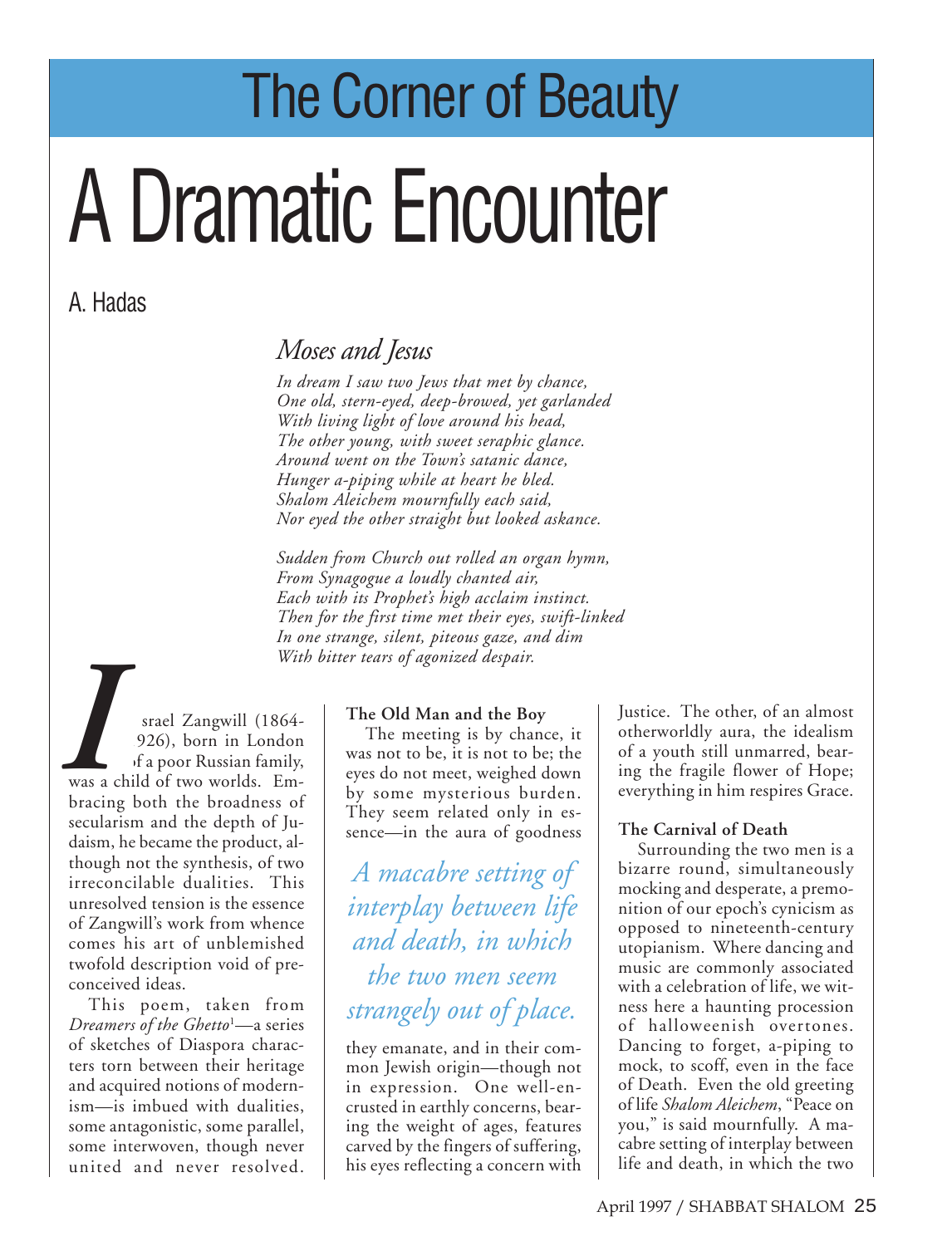men seem strangely out of place.

**The Church and the Synagogue** Where is then their place? Which is their abode, the Church, the Synagogue? But wait! Are these not also, shockingly, entering this chorus of voices, the organ a-piping, the chanted songs a-swaying? The incoming tide is, however, much stronger and holds mores vitality. In contrast to the primitive aspect of the first scene, we have here the pompous and self-as-

*An encounter occurred in the silence of two glances sharing the same profound sadness.*

sured belches of the organ. And the breathless tunes of the pipes are smothered by the "loudly chanted" songs, and in their midst, two men, of muted solitude, all the more accentuated by the surrounding cacophony.

#### **The Voices of Silence**

For the first time, the two men see each other. Their glance is strange as each mirrors the other, realizing that their despair is mutual. Alone and silent, they had carried their shame as they wandered through the voices of the city, through the voices from behind the edifices of the church and the synagogue, oblivious to each other and to the world. Where confusion remained on the sonorous level, an encounter occurred in the silence of two glances sharing the same profound sadness.

The golden thread of this



poem is clearly the muted encounter between the persons of Moses and Jesus. A bizarre encounter indeed: It occurs by chance, is overcast with shame, and takes place through the medium of silence.

The chance element should come as no surprise to any lucid observer of Judeo-Christian relations of the last 2000 years. Indeed, has not everything been done to keep the ways apart? Have they not been avoiding each other? As one looks back on the history of hatred where words crusaded against words, and not just words, from the Inquisition to the pogroms, culminating in the gray shadow of the Holocaust, it is no wonder that in the case of an encounter, shame is the first emotion to surface.

But there is yet a deeper shame, the one carved out in the walls of silence erected by the Church and the Synagogue, in their ongoing effort to cloister themselves from the "sinful world" or from the "impure *goyim*." Too often the curtains have been drawn, the impudent light from outside tolerated only

*Where words either dissimulate or destroy, silence only does not scorch the ear.*

through stained-glass windows. While the world rages, the Church and the Synagogue cheer with a vitality hardly apropos.

*Too often the curtains have been drawn, the impudent light from outside tolerated only through stained-glass windows.*

Where words either dissimulate or destroy, silence only does not scorch the ear. In this case it is the silence of despair, of nihilism, where nothing more can be said. Maybe also a silence of piercing lucidity, where one suddenly grasps the other's essence, where one pushes beyond the words, the labels, the myths to the true encounter, to the true *Tiqqun*. 2

<sup>1</sup> Israel Zangwill, *Dreamers of the Ghetto* (New York/London: Harper & Brothers, 1898).

<sup>2</sup> The old Jewish hope of "repairing" the broken world.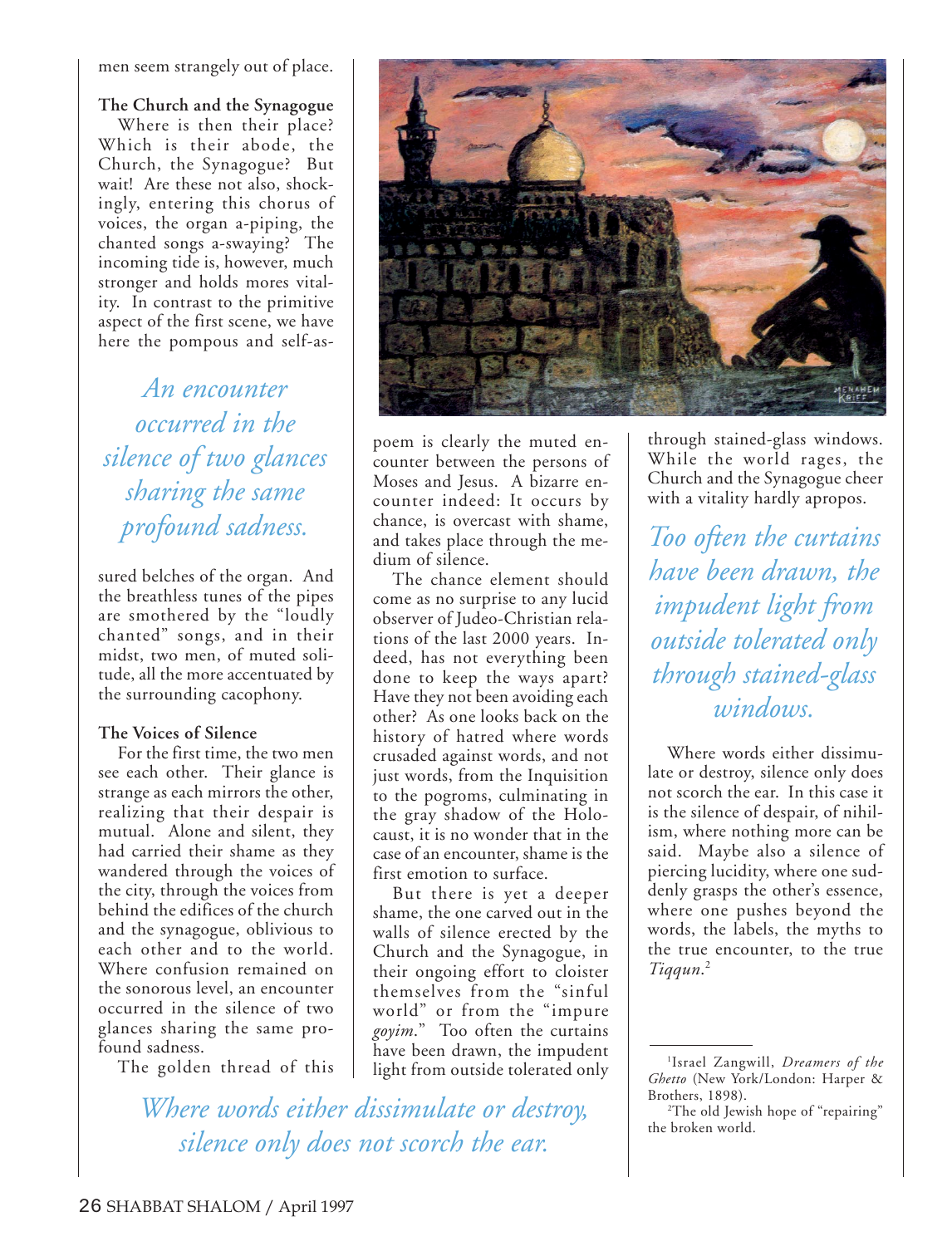## **Viewpoint**

## The Coming of the Messiah and the Temptation of Babel

*Forces of Babel are in the way of the hope of Jerusalem.*

### Benjamin Attal

FREE TO THE SAME THE SAME OF THE SAME STATE STATES STATES STATES STATES STATES STATES STATES STATES STATES STATES STATES STATES STATES STATES STATES STATES STATES STATES STATES STATES STATES STATES STATES STATES STATES STA rom all corners of the earth the same clamor rises, the same stubborn frenzy to build the tower, the gates of heaven (Babel). It is the same ambition to become the God of one's life, house, town, and world. It would be unnecessary to draw out the precise design that these powers are tracing on the face of the earth in order to accomplish this purpose.

Events explode in the news all over the globe, terrible symptoms of the growth of Babel. We can see Babel on the left with its call for unity of the forces of the people. It can be seen in its policies of world conquest and desire to establish the socialist paradise. The god who is worshiped is perfectly tailored to man's needs and dreams for he is man himself. A god ascending from man's inwards whose chant can only satisfy and please, a god that softly rocks us and slowly distills the opium of the masses.

We can also recognize Babel on the right where more and more groups in the West scream an ideology perched upon history's black boots. Natural forces, genius, and culture are exalted. At the same time, we witness a resurgence of nostalgia of the pagan and mystical past of the European people while concurrently there is a rejec-

*Christians no longer seem to believe in a heavenly Kingdom because they are busy constructing another one with their own thoughts, morals, politics, and epiphanies.*

tion of anything which reminds us of a Judeo-Christian culture. There is not a single political party which does not harbor the desire to conquer the world. Of course, the wording is different, immediate objectives differ, and the declared intentions are noble and in the interest of humanity. But the underlying objective is similar: dominating the world through human power following a Babel mentality. Efforts are spent and resources are pooled to try and build the Kingdom on Earth.

And in our time, the arms race, the slaughters in Rwanda and Burundi, the wars in the Gulf and everywhere else, the independence movements, the land claims—they all point to the same motive and goal of the Babel movement: possess the earth and build its Kingdom.

Paradoxically, Babel appears also among the religions stemming from a Judeo-Christian origin. Because of circumstances, Judaism has become a community which concentrates itself on the politics, the security, and the future of Israel. The Messiah expected to come from above has now nested himself within the walls of Jerusalem. Of course, we can explain why such a mentality has come about in a nation which has often found itself alone and constantly threatened. It is a nation's reflex of selfdefense. But, regardless of which historical factors have brought the current situation about, the fact remains that in the midst of Israel's city may reside the spirit of Babel.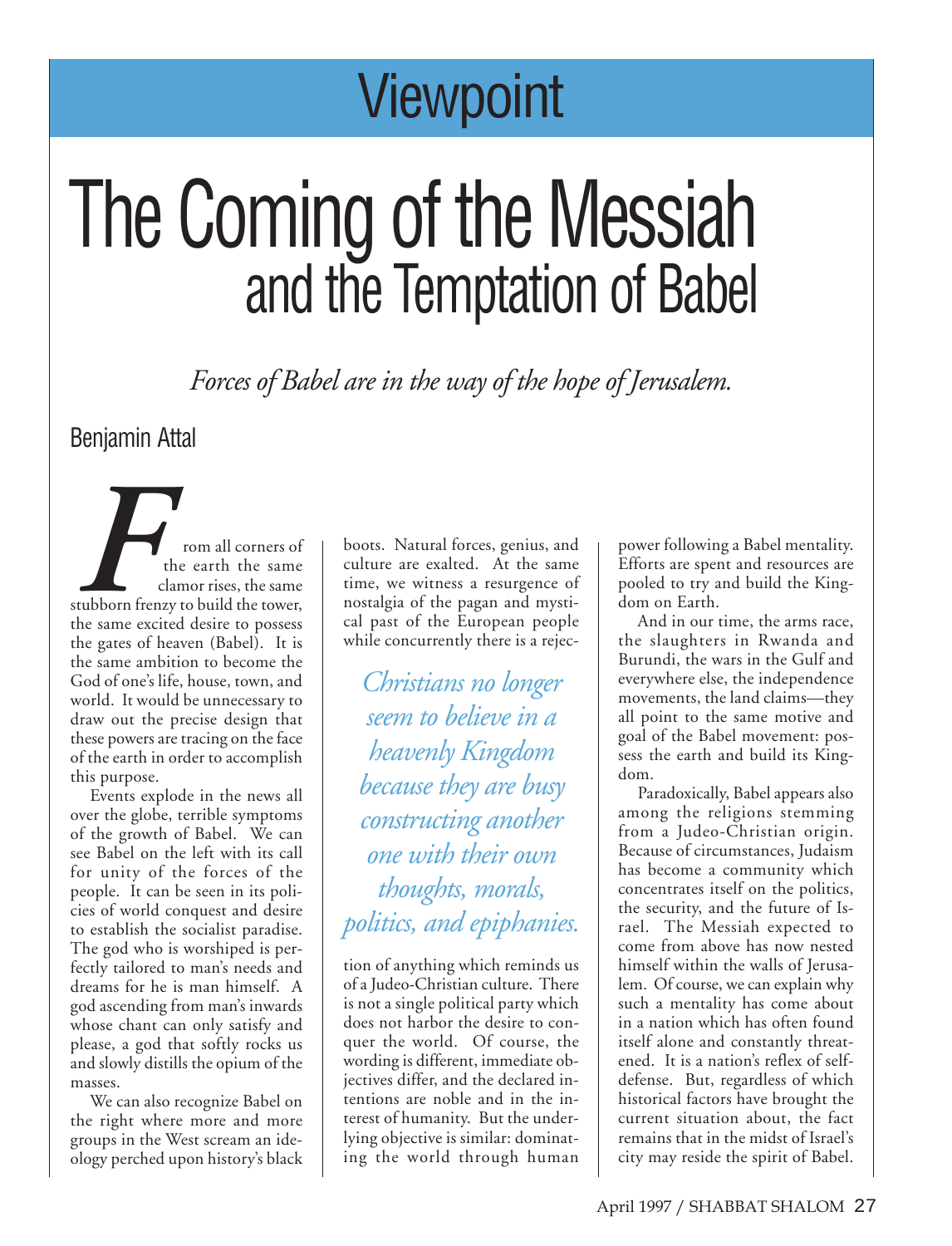Politics, tradition, religion made culture, the army, and the country have come ahead of *YHWH's* Kingdom and have even replaced it.

Babel can also be found within Christianity in the form of theologies. Under the influence of existentialist philosophers, the

*raison d'être* of the Christian hope has been lost. The Kingdom of God is now relegated to the category of myths. All that is left is *kerygma*. The Kingdom of God is now clothed by the newer and brighter cloak of the *intelligent* modernism. It is now paraded as culture, ethics, and politics. In Marxist fashion, the Church is now involved in social and political action or just plain old politics. The Christian banner is now a mere pretext for the building of a city reminiscent of the one Saint Augustine spoke of. The difference is that its ideal is not the expectation of a heavenly Kingdom but of an earthly one. Also, the weight of tradition has anchored the institution to its history and has given it complete power. Everything is justified and is given the seal of infallibility. Even God has to follow as He automatically rubber-stamps the initiatives from below. God has been replaced by the Church, and His Kingdom has been rendered useless since it has been replaced with the organization of the Church.

We can also find Babel in those sects coming out of a Christian tradition that are multiplying today. They contend that the Kingdom of God is already at hand, and it is our duty to build the earthly paradise. The Messiah is here under human form carrying the hopes of the world. Finally, it is also Babel we are dealing with when we witness the success Oriental religions are having in our society. Their practice of meditation and other spiritual techniques have the sole goal of deifying man and allowing him to access a spiritually superior paradise. Christians no longer seem to believe in a heavenly Kingdom because they are busy constructing another one with their own

*It is more important to build up the house than to open the building towards the sky.*

thoughts, morals, politics, and epiphanies. The Church has become merely militant. It confines itself to self-exhibition instead of pointing to the sky

and identifying the essence of its vocation: the Kingdom of God. The Church has become merely that: a church. In *God's Jesters,* one of Morris West's best-sellers, this embarrassment is illustrated. A pope at the end of times is forced to step down because he dares to preach the end of the world. His message cannot be acceptable because it does not fit within the Church's design; and therefore, he must be declared insane. In the end Morris West himself would balk from going all the way, and Christ's second coming metamorphoses itself into the appearance of a man who would help others prepare and wait for the real thing.

It is no longer conceivable in our Christian city to believe in a Messiah from above. All we have to do is look at the declarations our leaders make. They are heavy on calls

to fraternity, unity, love, and peace among people. These are laudable causes but we cannot stop wondering whether behind these ecumenical desires there isn't an unseen and unconscious dose of *Babel's complex*. Its main

symptom is that the desire for unity overshadows the desire to attain the higher truth which is external to all.

Today, there is hardly a single church that does not claim to be free of any trace of Babel. This mentality is not determined by doctrines or political colors. It

crosses all confessional barriers and no community could keep it away. It is more important to build up the house than to open the building towards the sky. The concern for power and authority has taken precedence over faith and hope. We must not deceive ourselves because behind good intentions resides a spirit that is concerned with a worldly kingdom. This kingdom is full of ambition and jealousy and ignores the higher hope.

#### **The Far-Away Kingdom**

The coming of the Messiah is supposed to bring a different order: "'For behold, I create new heavens and a new earth; and the former shall not be remembered or come to mind. . . . I will rejoice in Jerusalem, and joy in My people; the voice of weeping shall no longer be heard in her, . . . The wolf and the lamb shall feed together, the lion shall eat straw like the ox, and dust shall be the serpent's food. They shall not hurt nor destroy in all My holy mountain,' says the Lord" (Isaiah 65:17-25, NKJV).

This describes a place where life will be radically different from anything we know. A place of peace, love, and joy. There will be no more death, war, or sorrow. It will be a place of true happiness. A

> place where the God of life, love, and justice will live with us. Our experience with Him on this earth has been dimmer than a shadow. We will eternally be sons and daughters of God, members of His family,

and completely dependent on Him.

This is unbelievable and unreasonable to some. It is inconceivable because it is not the order we have experienced. By saving man, God pulls him out of the reach of evil and death which invariably

*paradise. What is promised is real life.*

*What is offered is not*

*a life of floating spirits*

*evolving among fluffy*

*clouds in a mythical*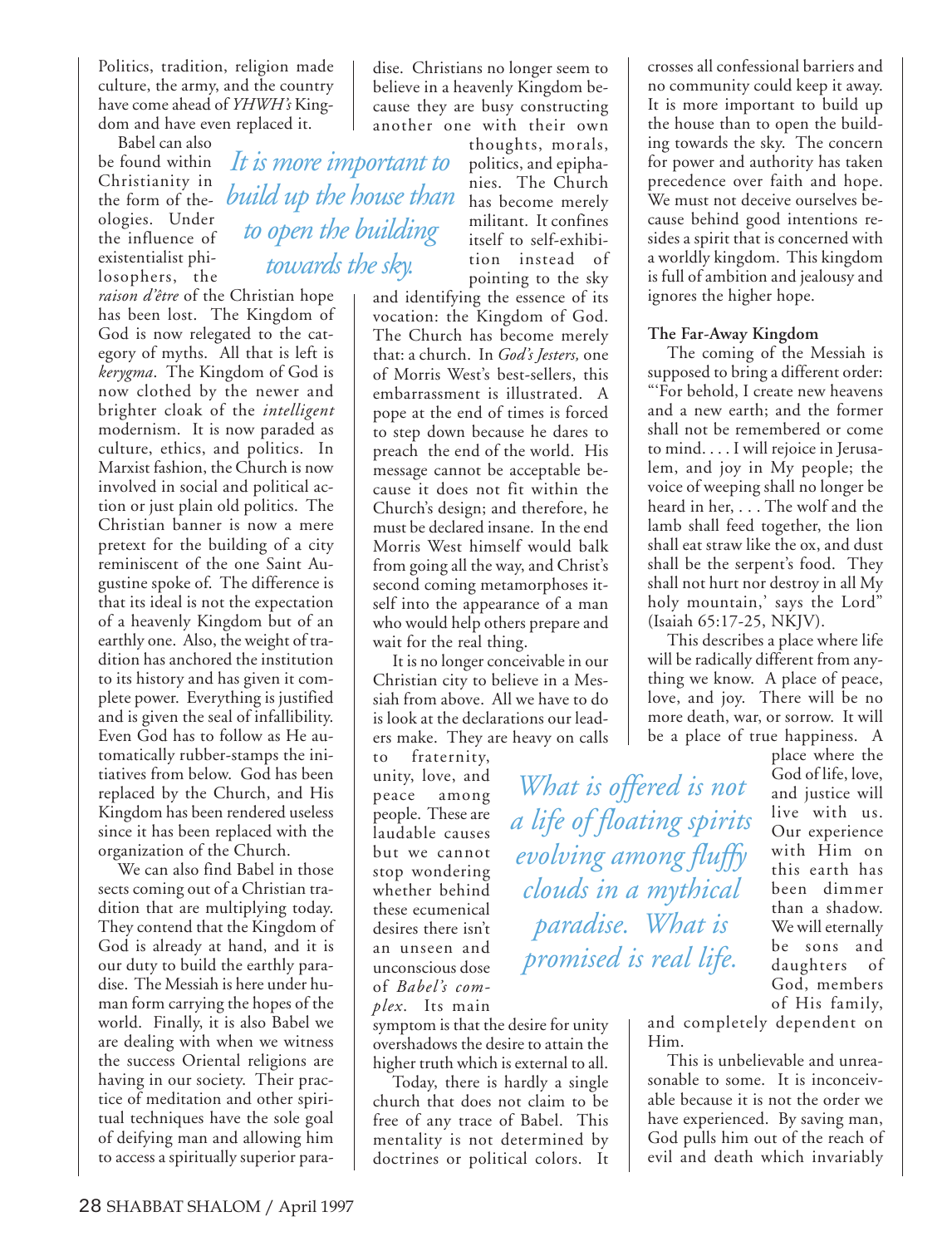await him on earth. Through salvation, God rips man out of the Beast's claws. What is offered is not a life of floating spirits evolving among fluffy clouds in a mythical paradise. What is promised is real life. The kingdom that is promised is one which can be touched, felt, and enjoyed. It will be the only Kingdom not to be ephemeral and to withstand the test of time. "His dominion is an everlasting dominion, which shall not pass away, and His kingdom the one which shall not be destroyed" (Daniel 7:14, NKJV).

This is where the rubber meets the road. In our space age, we have a hard time imagining an actual place where God and His chosen people would live. The idea of a Heavenly Kingdom seems appealing and worth meditating upon as long as it remains a spiritual or moral concept. It can be fiction or myth but not history. It is hard to imagine a place far away from here where we would live differently. We are used to our life and environment and have a hard time picturing different surroundings. We are so comfortably adapted to our homes and our world that we cannot imagine anything different could exist. Babel is in the way of the New Jerusalem. We like the city of men so much that its sight obscures that of the city of God. This is why the Messiah's coming will be a surprise. We have our language, our supermarkets, our TV dinners, our habits. Those have become our reality. Through endless repetition, these small events and familiar sensations have become an integral part of ourselves.

We slowly become them, and we live only through them.

The daily routine, denounced by the movements of the sixties, has made us into what we are. To try to imagine something radically different would be like killing a part of us. Even our thoughts have become stereotyped; we blend in with a collective smile of complacency and follow along. Sometimes we get a sudden insight and realize this life's absurdity, but we quickly hurry back onto the paved road called prudence. We trek along the well-traced road; we follow the majority. Man has lost his freedom.

world? They allow themselves a small chuckle. Civilization is well established, men are well prepared to hold it in place. Science progresses and peace is not threatened seriously because we are guarding it. And with those reasonable words we discard the problem.

It is true that we have been more active than ever to control weapons and guarantee peace. Summit meetings follow each other at a dazzling pace. Humans seem full of good intentions. And upon these reassuring thoughts our man appeases himself and turns back his

*The reason the world today does not believe any longer in the Kingdom of God is because it is too absorbed with building its own. We literally have our feet firmly planted on the ground.*

We cannot believe today in the world of God. Of course, we still have our religion, our party, our ideals. But it is all carefully charted in the natural course of our lives. To think that it will all come to an end and make place for something completely new seems absurd. Who in their right mind would dare believe in such a great collapse?

The reason the world today does not believe any longer in the Kingdom of God is because it is too absorbed with building its own. We literally have our feet firmly planted on the ground. The wellto-do relax in their reclining chairs, sure of themselves and of their truth. After all, "reality" is on their side. To believe in the end of the

attention towards the football game.

Among those who still believe, more than one has become weary of waiting and the once passionate expectancy turns itself into a bored "How much longer . . ." Time stretches out, and we become complacent. We stop waiting and start living in the present because it is getting to be too long. We start going about our business like everyone else; and finally, we no longer believe. Today's people are caught up within the walls of Babel. And whether they live in Jerusalem, Rome, or Chicago, they stop looking ahead. And the less they look, the more of a surprise they will receive.

### **The Unexpected Messiah**

The rabbis taught: "The Son of David will not come until Israel despairs of being redeemed." It was also taught: "The Son of David will come when no one expects him. Three things come unexpectedly: the Messiah, a discovery, and a winning" (*Sanhedrin*, 97-99).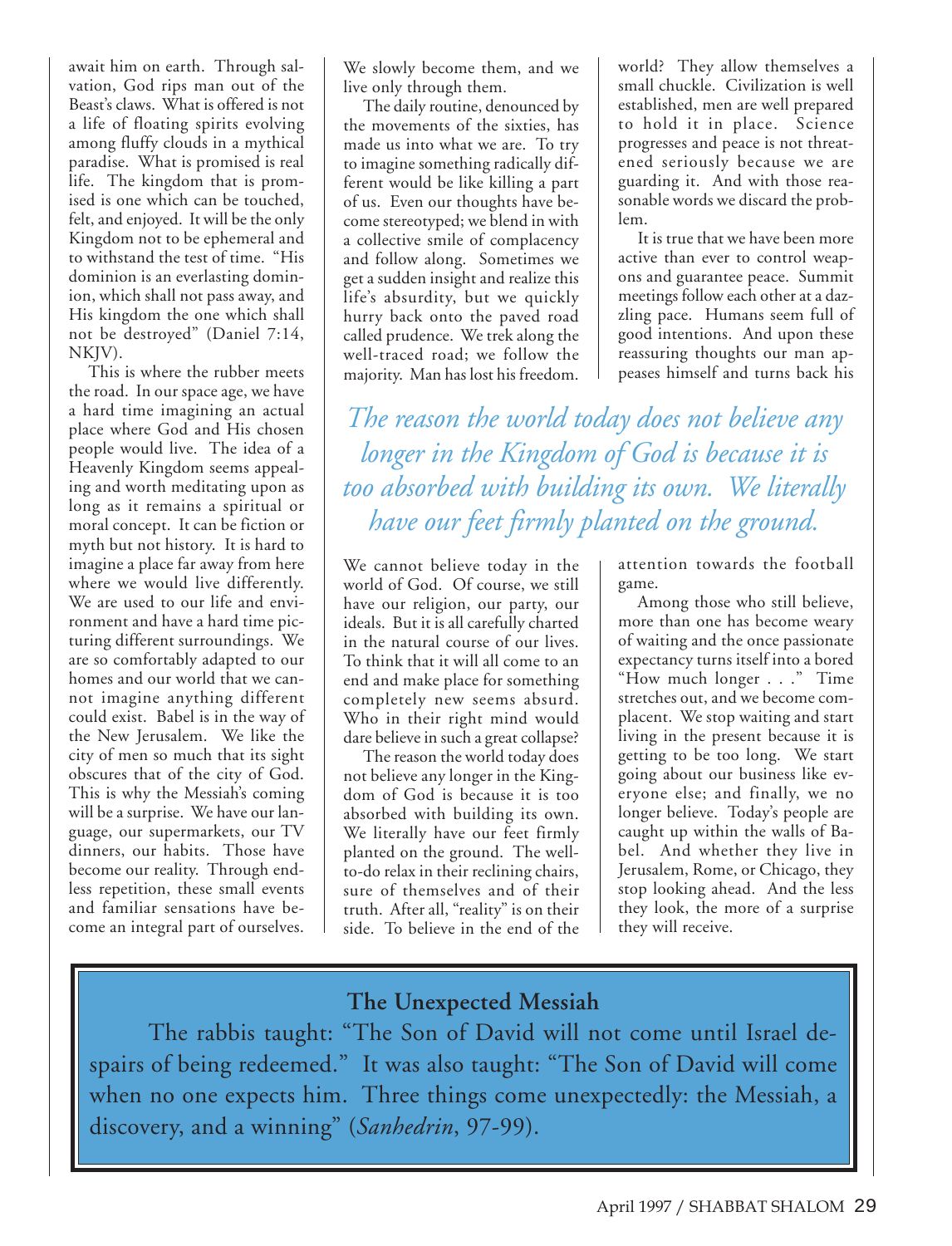## The Event

# Modern Messiahs

*What is the meaning of this strange phenomenon?*

### Clifford Goldstein Editor of *Liberty*

egel, looking at the state of the world, once said, "Only God can save us." **Here**  $\overline{\text{Chly God}}$ 

Though in today's postmodernist milieu Hegel's assertion would seem woefully inadequate, even antiquated, one could take another look at the world today and agree that he has a point, which is perhaps why so many people have over the years reached out to some of the strangest beliefs regarding God and how He will save mankind.

Unquestionably, one manifestation of the desire for salvation is found in the various modern messiahs. Indeed, if there's one thing that the tragic deaths at Waco should teach us, it's that the belief in the coming of the Messiah, far from being some antiquated Jewish teaching, is still firmly entrenched in the minds of many people. And though most people should have had enough sense to see through the obvious sham and falsity of David Koresh's claim to be a "sinful messiah" (a claim that allowed him to sleep with his followers' wives), many are still open to the messianic pretensions of those who would be king.

There is Sun Myung Moon, for example, whose devoted followers believe he is the Messiah. According to Moonie theology, Jesus Christ blew it by dying on the cross, and Moon is now the returned Christ who will usher in God's kingdom, the task that Jesus failed to do.

Back in 1982, New Agers spent half a million dollars advertising in twenty of the world's foremost newspapers that the Messiah had returned and was living in obscurity, only awaiting the right time to make his grand entrance.

Lubavitcher Jews were convinced that Rabbi Menachem Schneerson was the "Mosiach" and earnestly expected him to usher in the Messianic age.

*Even in our modern day and age, the belief and the hope of a Messiah are still strong.*

The Aum Shinri Kyo sect in Japan, which made world headlines by its gas attacks in the subways of Tokyo, was headed by Shoko Asahara, who his followers believed is Christ.

What this says is that even in our modern day and age, the belief and the hope of a Messiah are still strong. Why? No doubt various complex factors are involved, but if history is any lesson, Messianic movements have always been the strongest during times of great strife and upheaval. And though

that doesn't necessarily fit our time, at least in the West, we are indeed living in an unstable age, socially, economically, and spiritually. One doesn't have to be in the midst of war or of a vast social revolution to feel overwhelmed, shaken, and uncertain about his existence. Life is changing so fast; technology is moving at speeds people are unable to keep up with; there is unease, fear, tension in a world where all it would take is one terrorist group to get hold of one atom bomb or chemical weapon to wreak great havoc.

And, of course, people are always looking for hope, for certainty, for stability in the world, which offers—even in the best of times—few eternal things. These messiahs—however different in style, theology, and manifestation—all spread to their followers the promise of hope, certainty, and stability that people crave. However, those who will follow them inevitably learn just how false those promises really are.

Of course, there's only one way to be protected from these false messiahs, and that's through a personal and intellectual knowledge of the True one.

Indeed, Hegel was right after all.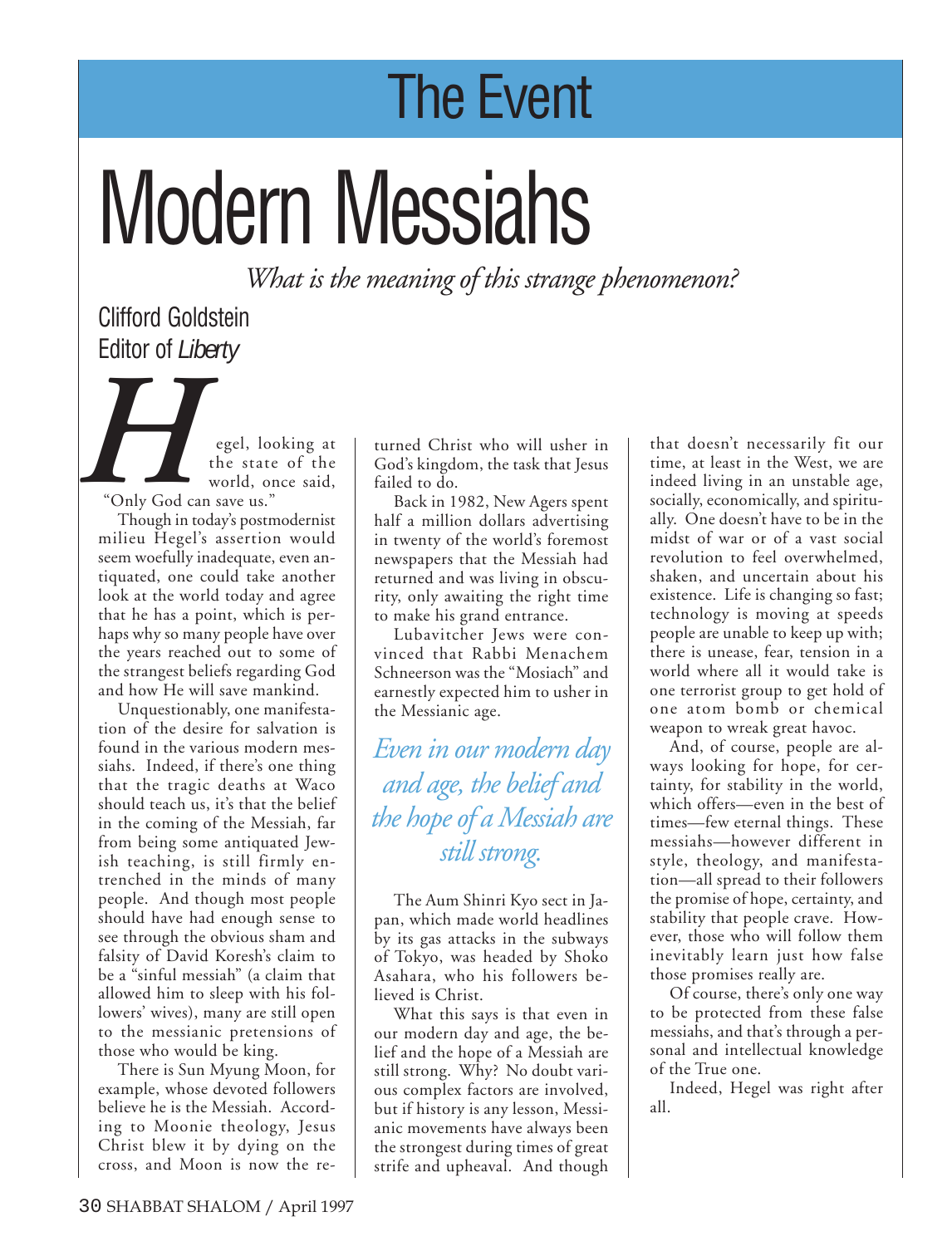## Recent Books



*Jewish Perspectives on Christianity: Leo Baeck, Martin Buber, Franz Rosenzweig, Will Herberg, Abraham J. Heschel***, edited by Fritz A. Rothschild (Continuum Publishing Company, 1996), 367 pp., \$24.95 paperback.**

Ironically, after the horrors of the Holocaust and the establishment of the

State of Israel, the Jewish-Christian dialogue has never been so active; for the first time in history, Jews are listened to by Christians.

This book is a part of this process. The views of five authoritative Jewish thinkers (Leo Baeck, Martin Buber, Franz Rosenzweig, Will Herberg, and Abraham J. Heschel) are presented and discussed by five Christian theologians.

Issues such as "the person and significance of Jesus," "the polarity of law and gospel, works and faith," "the place of the Hebrew Bible in Christianity," and "the role of the church as the New Israel" are dealt with, making this book a very important contribution to what Fritz Rothschild calls "Judeo-Christian mutuality."

Fritz A. Rothschild is the Joseph J. and Dora Abbell Professor Emeritus of Jewish Philosophy at the Jewish Theological Seminary of America in New York, where he has taught since 1960.



*Jesus of the Gospels: Teacher, Storyteller, Friend, Messiah***, by Arthur E. Zannoni (St. Anthony Messenger Press, 1996), 205 pp., \$12.95.**

"The Jesus whom we discover in the Gospels is both elusive and complex. The Gospel writers cannot agree completely on whether to present him as a carpenter, a rabbi, a storyteller, a

party-goer, a miracle-worker, a healer, an exorcist, a poet, a mystic, a revolutionary, the Messiah, a prophet, God's Son. The reason for this is that Jesus, like all persons, remains to some extent a mystery. He defies both definition and easy explanation.

"Exploring who Jesus is, as portrayed in the Gospels, is the purpose of this book" (p. vii).

Arthur E. Zannoni is an award-winning free-lance writer, teacher, workshop leader and consultant in the areas of biblical studies and Christian-Jewish relations. He is a two-time recipient of the Uhrig Foundation award for excellence in teaching and has received the Temple Israel Interreligious Award for his work in promoting interfaith dialogue in the Twin Cities.



*Judaism in the New Testament: Practices and Beliefs***, by Bruce Chilton and Jacob Neusner (Routledge, 1995), 203 pp., \$17.95.**

*Judaism in the New Testament* explains how the books of the early church emerged from communities which defined themselves in Judaic terms even as they professed faith in Christ.

The earliest Christians set forth the Torah as they understood it—they did not think of their religion as Christianity, but as Judaism. For the first time, in *Judaism in the New Testament*, two distinguished scholars take the earliest Christians at their word and ask: "If Christianity is (a) Judaism, then how should we read the New Testament?"

The Gospels, Paul's Letters, and the Letter to the Hebrews are interpreted to define what Chilton and Neusner call "Christianity's Judaism." Seen in this way, the New Testament will never be the same.

Bruce Chilton is Bernard Iddings Bell Professor of Religion at Bard College, New York. He has taught and written extensively on early Christianity and Judaism and the historical Jesus. Jacob Neusner has published more than 550 books and is an expert on the history of Judaism. He is Distinguished Research Professor of Religious Studies at the University of South Florida and Visiting Professor of Religion at Bard College. He is also a member of the Institute for Advanced Study, Princeton, and a life member of Clare Hall, Cambridge.